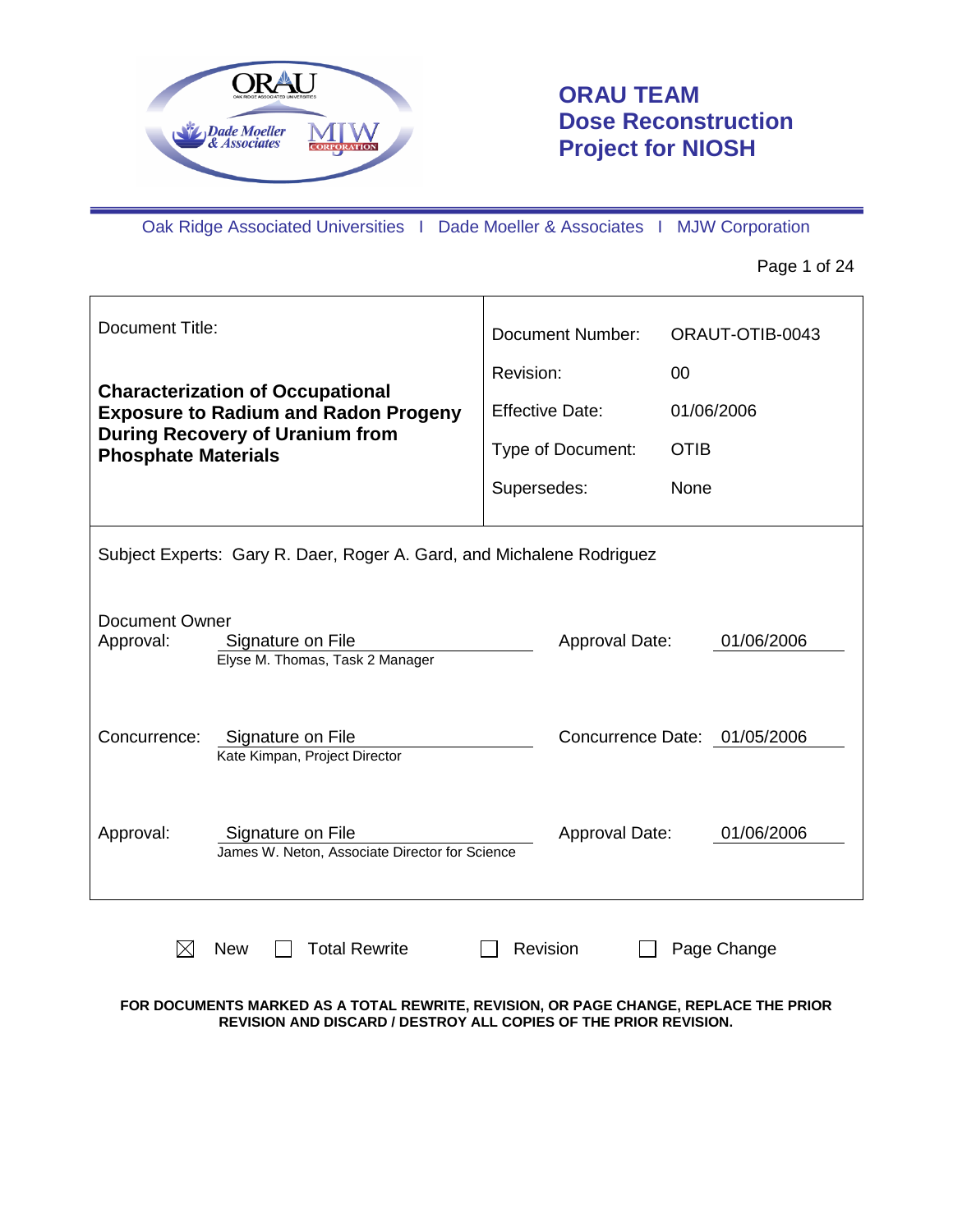| Document No.<br>0043<br>. ORAUT-OTIB- <sup>r</sup> | 0C<br>NO.<br>Revision | Date: 01/06/2006<br>Effective | Page<br>0t |
|----------------------------------------------------|-----------------------|-------------------------------|------------|

# **PUBLICATION RECORD**

| <b>EFFECTIVE</b><br><b>DATE</b> | <b>REVISION</b><br><b>NUMBER</b> | <b>DESCRIPTION</b>                                                                                                                                                                                                                                                                                             |
|---------------------------------|----------------------------------|----------------------------------------------------------------------------------------------------------------------------------------------------------------------------------------------------------------------------------------------------------------------------------------------------------------|
| 01/06/2006                      | 00                               | New document to describe characterization of occupational exposure<br>to radium and radon progeny during recovery of uranium from<br>phosphate materials. First approved issue. Training required: As<br>determined by the Task Manager. Initiated by Gary R. Daer, Roger<br>A. Gard, and Michalene Rodriguez. |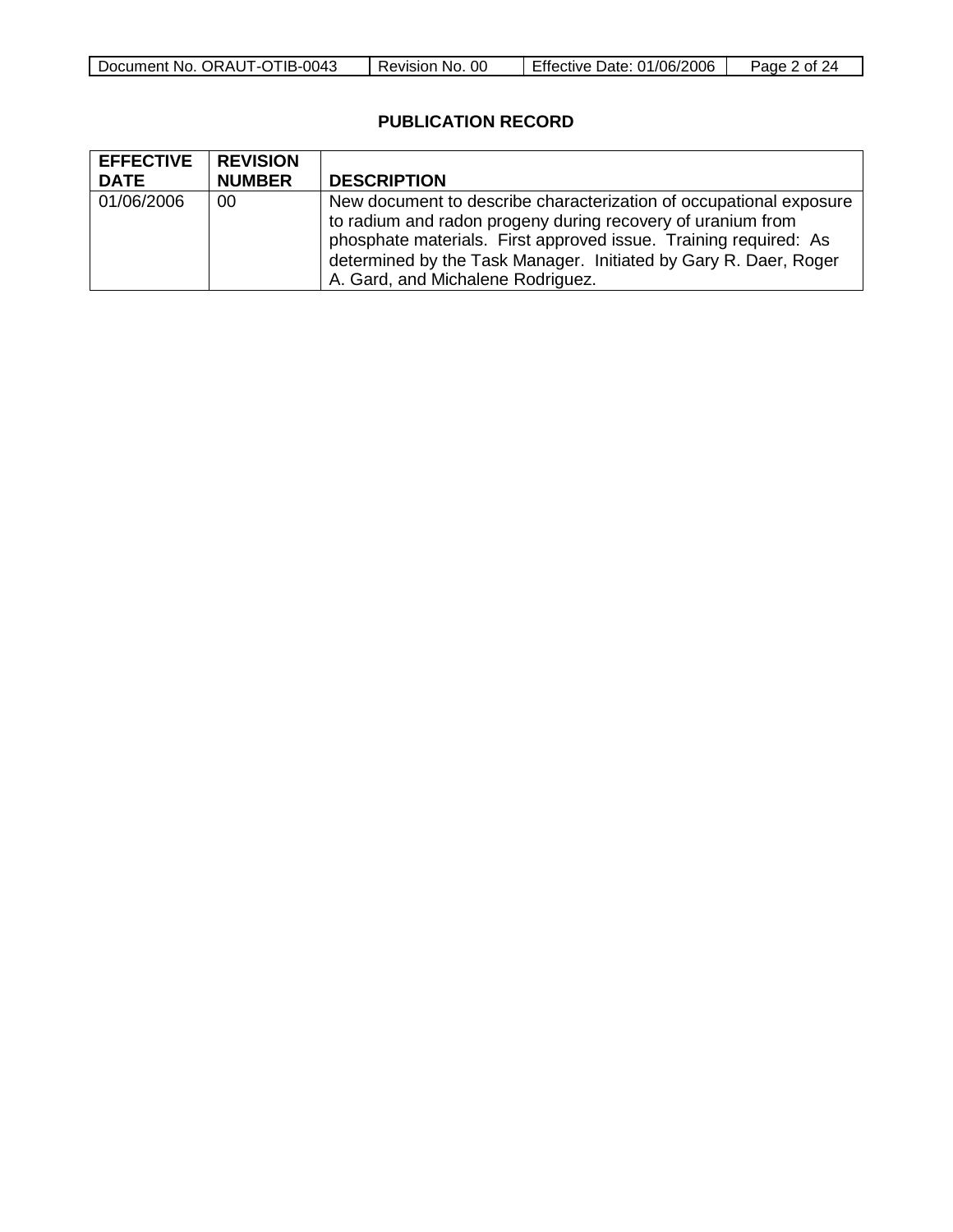| $-0043$<br>-IR-.<br><b>ORAUT</b><br>Document<br>`No.<br>. -v<br>- I L | 00<br>- No<br>Revision | 01/06/2006<br>⊃ate:<br><b>Litective</b> | 'age<br>Ωt<br>୵୵ |
|-----------------------------------------------------------------------|------------------------|-----------------------------------------|------------------|

# **TABLE OF CONTENTS**

| <b>SECTION</b>  |            | <b>PAGE</b><br><b>TITLE</b>                                               |  |
|-----------------|------------|---------------------------------------------------------------------------|--|
|                 |            |                                                                           |  |
| 1.0             |            |                                                                           |  |
| 2.0             |            |                                                                           |  |
| 3.0             | 3.1<br>3.2 | 3.2.1<br>3.2.2<br>3.2.3                                                   |  |
|                 | 3.3<br>3.4 |                                                                           |  |
| 4.0             | 4.1<br>4.2 | 4.1.1<br>4.1.2                                                            |  |
| 5.0             |            | INDIVIDUAL PROGENY EQUIBRIUM FRACTIONS AND UNATTACHED FRACTIONS 14        |  |
|                 |            |                                                                           |  |
| <b>DATABASE</b> |            | ATTACHMENT A, SYNOPSIS OF PHOSPHATE PLANT DATA IN THE NIOSH SITE RESEARCH |  |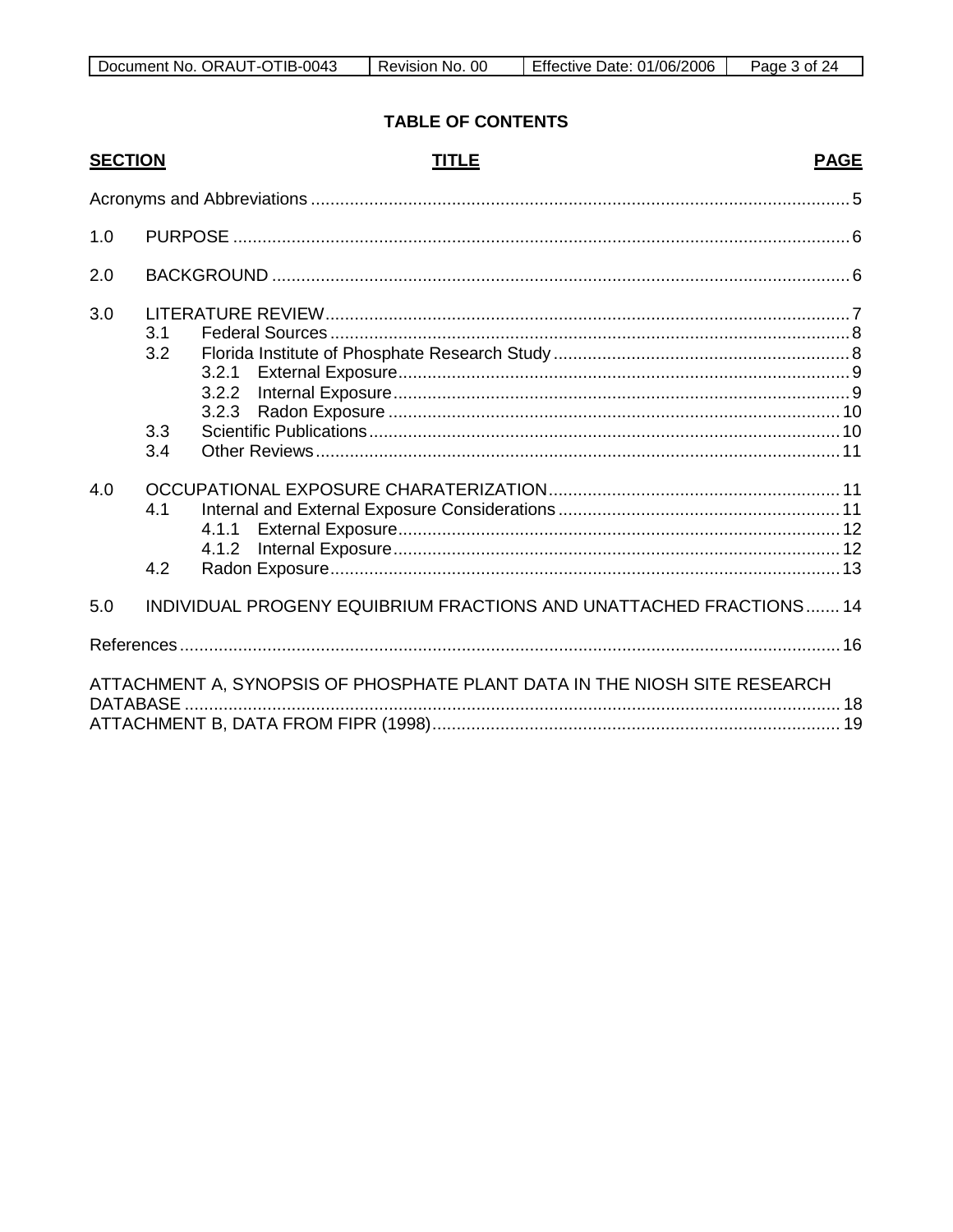| Document No. ORAUT-OTIB-0043 | Revision No. 00 | Effective Date: 01/06/2006 | Page 4 of 24 |
|------------------------------|-----------------|----------------------------|--------------|
|------------------------------|-----------------|----------------------------|--------------|

# **LIST OF TABLES**

# **TABLE TITLE PAGE**

| 4-1     |                                                                          |  |
|---------|--------------------------------------------------------------------------|--|
| $4 - 2$ |                                                                          |  |
| $4 - 3$ |                                                                          |  |
| $4 - 4$ |                                                                          |  |
| A-1     | Synopsis of phosphate plant data in the NIOSH Site Research Database  18 |  |
| $B-1$   |                                                                          |  |
| $B-2$   |                                                                          |  |
| $B-3$   |                                                                          |  |
| $B-5$   |                                                                          |  |
| $B-6$   |                                                                          |  |
| $B-7$   |                                                                          |  |
| $B-8$   |                                                                          |  |
|         |                                                                          |  |

# **LIST OF FIGURES**

### **FIGURE TITLE PAGE**

| 3-1     |  |
|---------|--|
| $3 - 2$ |  |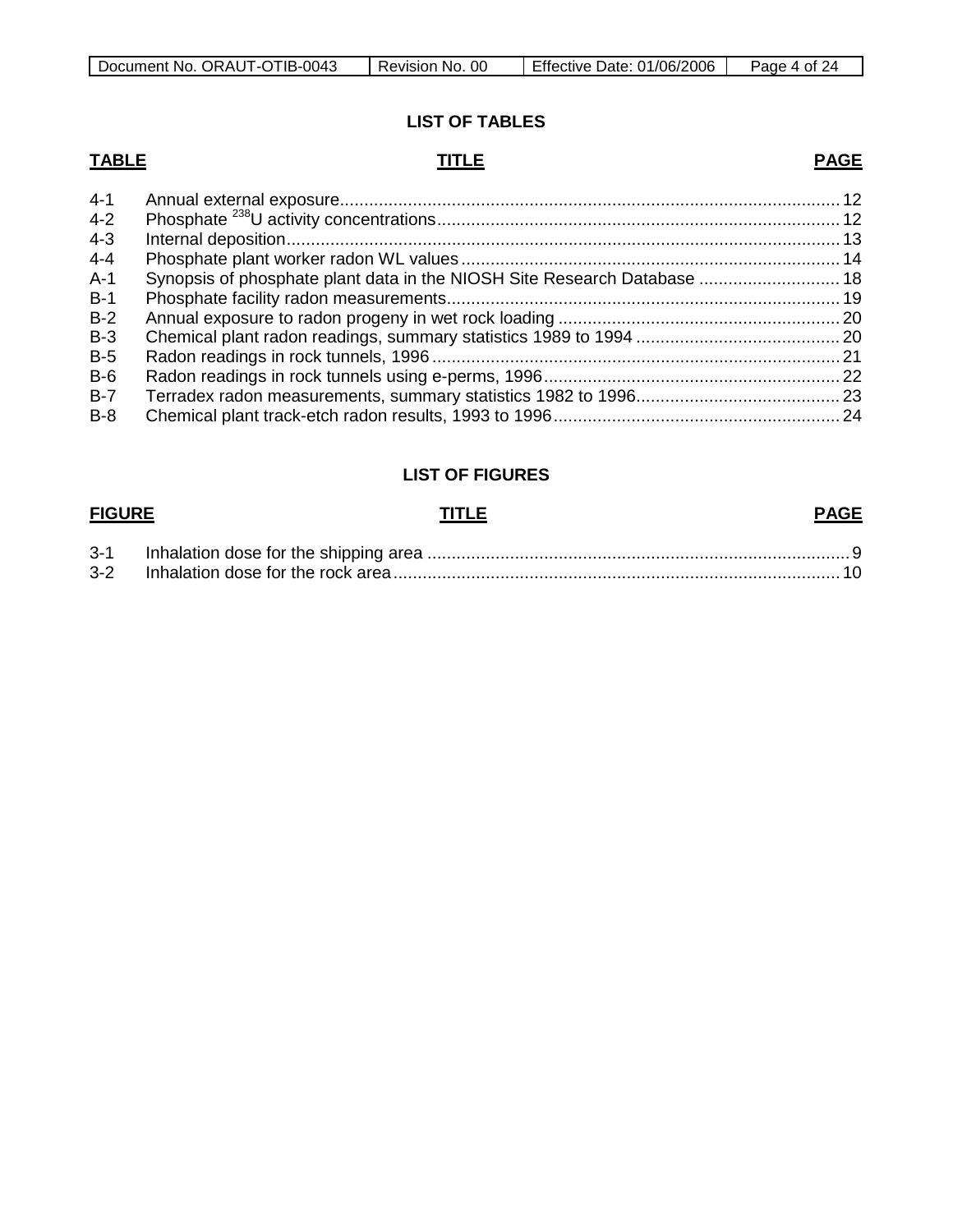| $-0043$<br>. ORAUT-OTIB-<br>Document No. | 00<br>Revision<br>No. | Effective Date: 01/06/2006 | Page<br>.5 of |
|------------------------------------------|-----------------------|----------------------------|---------------|
|                                          |                       |                            |               |

# **ACRONYMS AND ABBREVIATIONS**

| <b>AEC</b><br><b>ATSDR</b><br><b>AWE</b>   | U.S. Atomic Energy Commission<br>Agency for Toxic Substances and Disease Registry<br>atomic weapons employer                                                   |
|--------------------------------------------|----------------------------------------------------------------------------------------------------------------------------------------------------------------|
| Bq                                         | becquerel                                                                                                                                                      |
| <b>DOE</b>                                 | U.S. Department of Energy                                                                                                                                      |
| <b>EPA</b>                                 | U.S. Environmental Protection Agency                                                                                                                           |
| <b>FIPR</b><br>ft                          | Florida Institute of Phosphate Research<br>foot                                                                                                                |
| g                                          | gram                                                                                                                                                           |
| <b>HPS</b><br>hr                           | <b>Health Physics Society</b><br>hour                                                                                                                          |
| keV                                        | kiloelectron volt, 1,000 electron volts                                                                                                                        |
| L                                          | liter                                                                                                                                                          |
| m<br>min<br>mrad<br>mrem                   | meter<br>minute<br>millirad<br>millirem                                                                                                                        |
| <b>NCRP</b><br><b>NIOSH</b><br><b>NORM</b> | National Council on Radiation Protection and Measurements<br>National Institute for Occupational Safety and Health<br>naturally occurring radioactive material |
| pCi                                        | picocurie                                                                                                                                                      |
| <b>TENORM</b><br><b>TIB</b>                | technologically enhanced naturally occurring radioactive material<br>technical information bulletin                                                            |
| <b>U.S.C.</b><br><b>UNSCEAR</b>            | <b>United States Code</b><br>United Nations Scientific Committee on the Effects of Atomic Radiation                                                            |
| WL<br><b>WLM</b>                           | working level<br>working level-month                                                                                                                           |
| yr                                         | year                                                                                                                                                           |
| $\mu$ R                                    | microroentgen                                                                                                                                                  |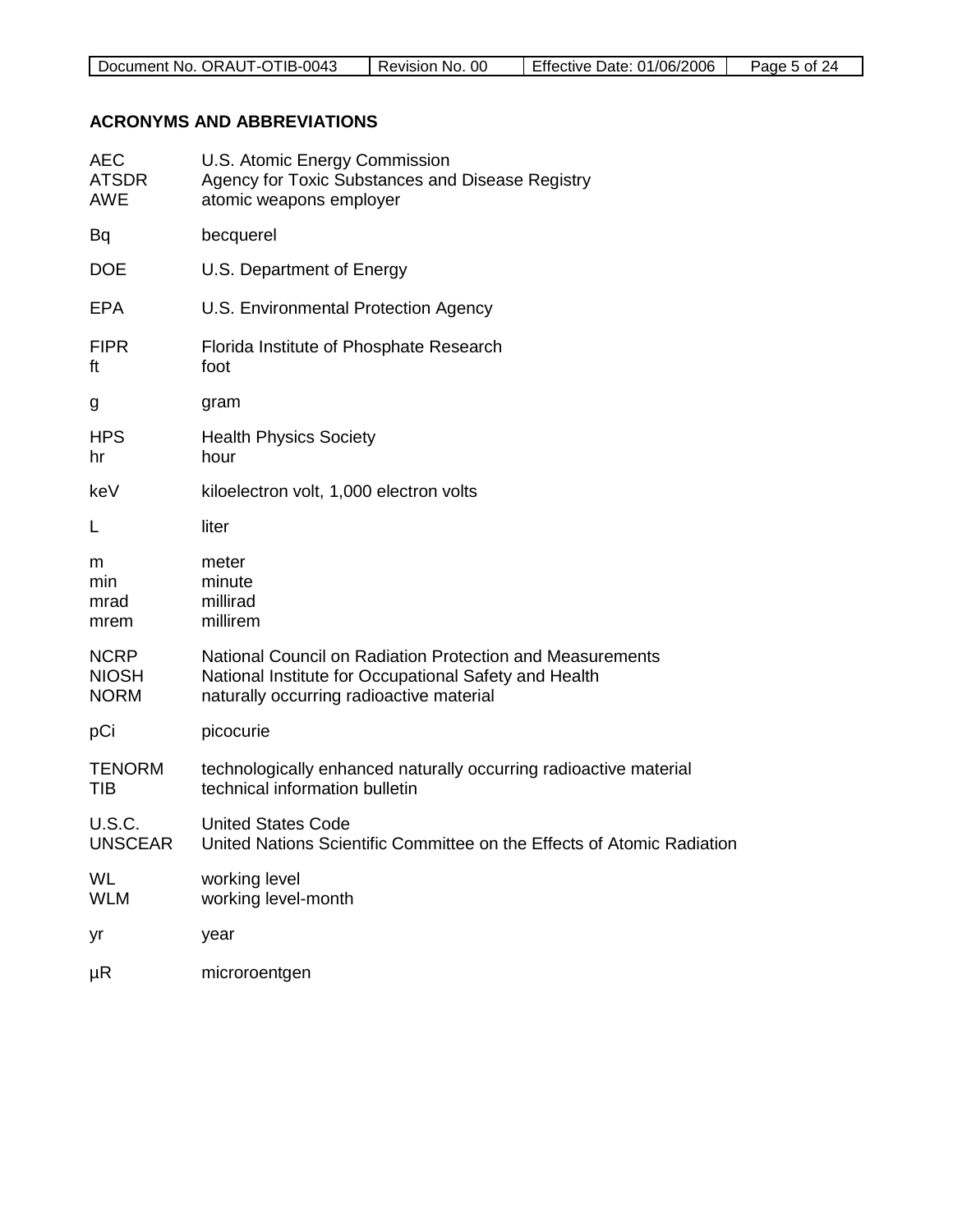|  | Document No. ORAUT-OTIB-0043 | Revision No. 00 | Effective Date: 01/06/2006 | Page 6 of 24 |
|--|------------------------------|-----------------|----------------------------|--------------|
|--|------------------------------|-----------------|----------------------------|--------------|

# **1.0 PURPOSE**

Technical information bulletins (TIBs) are general working documents that provide guidance concerning the preparation of dose reconstructions at particular sites or categories of sites. They will be revised in the event additional relevant information is obtained. TIBs may be used to assist the National Institute for Occupational Safety and Health (NIOSH) in the completion of individual dose reconstructions.

In this document the word "facility" is used as a general term for an area, building, or group of buildings that served a specific purpose at a site. It does not necessarily connote an "atomic weapons employer facility" or a "Department of Energy facility" as defined in the Energy Employees Occupational Illness Compensation Program Act of 2000 (42 U.S.C. § 7384l (5) and (12)).

This TIB characterizes occupational radiation exposure from the extraction of uranium during nonmonazite phosphate processing at atomic weapons employer (AWE) facilities. Exposure models and associated data have been acquired and/or extrapolated from existing published scientific research and Federal studies.

# **2.0 BACKGROUND**

Phosphate rock extraction is the fifth largest U.S. mining industry in terms of quantity of mined material. Florida produces approximately 80% of the domestic capacity. North Carolina and Tennessee generate 10%, and Idaho, Utah, Montana, and Wyoming combine to produce the remaining 10%. The method chosen to handle the rock and ore depends on the desired final product—elemental phosphorous, gypsum, or fertilizer. The treatment type determines the innate physical, chemical, and radiological characteristics of the material including the distribution and concentration of naturally occurring radionuclides (such as uranium) within the matrix of the product or waste stream. In this manner, phosphate mining and processing effectively redistribute a significant fraction of uranium and its progeny within various phosphate products and byproducts, which results in what is commonly known as technologically enhanced naturally occurring radioactive material (TENORM). Phosphate ore from Florida typically contains the highest concentration of uranium, which is about 0.01% <sup>238</sup>U (in contrast to uranium ore, which contains up to 10% <sup>238</sup>U). In addition, phosphate ores contain concentrations of <sup>232</sup>Th consistent with those found in soil.

Phosphate ore is processed by either dry thermal or wet acid methods. The thermal approach produces elemental phosphorous using an electric arc furnace. The byproduct material is a vitrified slag containing uranium and  $226$ Ra. Concentrations of uranium and  $226$ Ra entrained in the slag range from 20 to 50 pCi/g and 4 to 40 pCi/g, respectively (Egidi 1997). The wet chemical phosphoric acid treatment process on the other hand primarily produces phosphate fertilizers whose principal byproducts are phosphogypsum and phosphoric acid scale. During wet chemical processing, there is selective separation and concentration of naturally occurring radium and uranium; nearly 80% of the 226Ra is concentrated in the phosphogypsum while approximately 86% of the uranium ends up in the phosphoric acid scale (Egidi 1997). For work contracted under the auspices of the weapons program, only the wet acid treatment process was used to recover uranium from phosphate ores. Sites such as the Tennessee Valley Authority and Virginia-Carolina Chemical Company are known to typically employ the dry thermal methods for processing phosphate ores. However, under AWE contract, these sites employed wet process techniques to perform research and development efforts for extracting uranium from phosphate ores. The R & D efforts were performed using pilot plants which were conducted on a completely separate basis from the arc furnace facilities.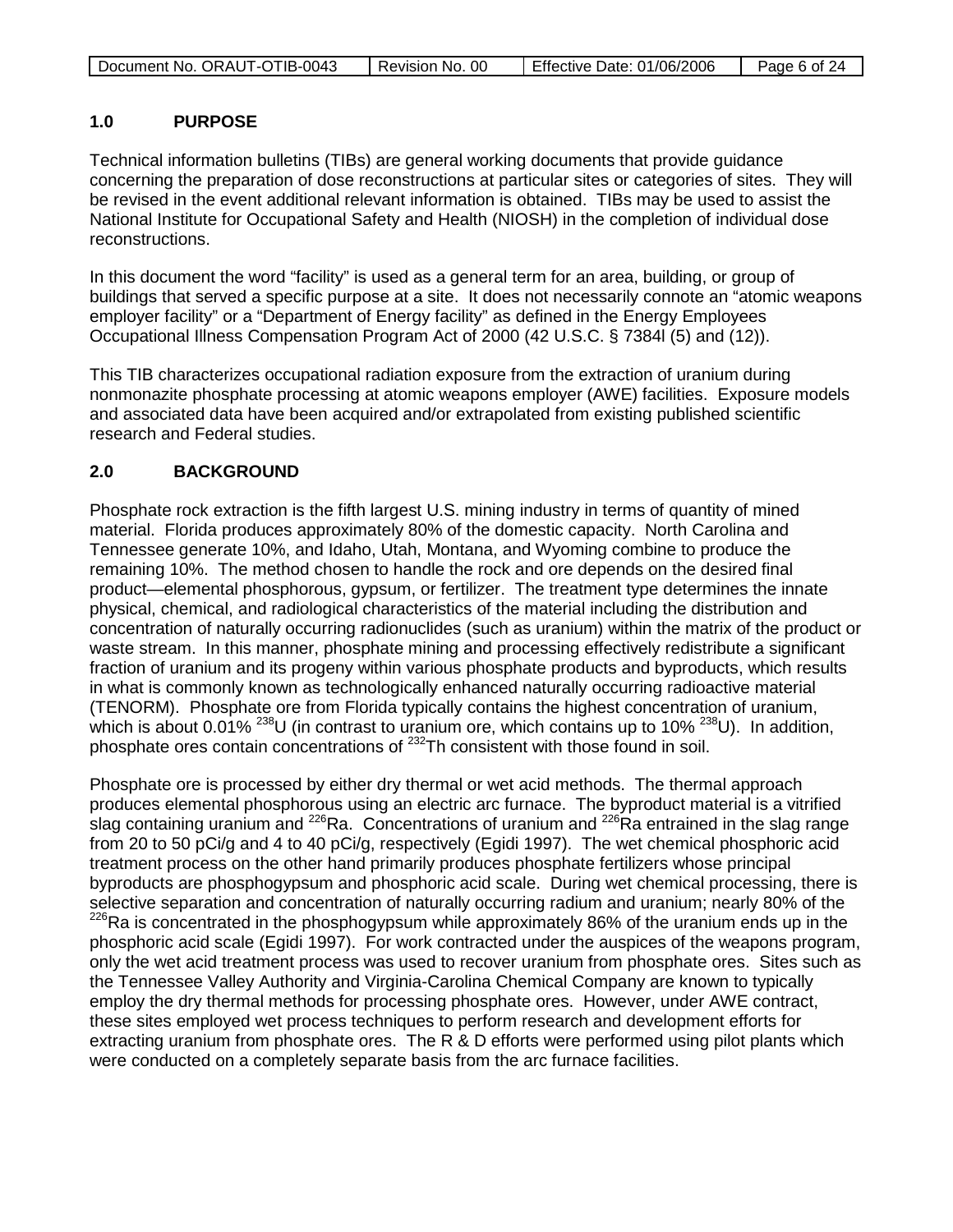| Document No. ORAUT-OTIB-0043 | -00<br>Revision No. | Effective Date: 01/06/2006 | 7 of 24<br>Page, |
|------------------------------|---------------------|----------------------------|------------------|
|                              |                     |                            |                  |

Typical phosphate plant operations consist of mining and beneficiation (separation of ore from sand and clay), ore drying and grinding, and acid processing. The majority of phosphate mining operations used strip mining. A typical strip mine is a trench 10 m deep and 99 m wide. The phosphate ore consists of rock and pebble embedded in a sand and clay matrix. During beneficiation, the sand and clay are separated from the phosphate rock. At the drying and grinding facility, the phosphate ore is reduced to pebbles in preparation for the acid wash. This process generates large quantities of dust and poses the highest potential for radon exposure in the phosphate industry (Birky 2005a). The phosphate is then transported to the acid facility where it is reacted with sulfuric acid to make phosphoric acid, typically to produce fertilizers. Because of the natural abundance of uranium in phosphate ore, some sites adjusted their processes to add steps to chemically precipitate uranium from phosphoric acid. For those sites that extracted uranium under a U.S. Atomic Energy Commission (AEC) contract, product packing also generated airborne particulate. Due to the nature of plant operations, workers were frequently in close contact with large amounts of ore, products, and wastes that contained TENORM and radium as well as their concomitant alpha-emitting progeny such as radon.

An inert gas, radon decays as a series of short-lived radionuclides that can attach electrostatically to aerosols. As mentioned above, plant operations generate large quantities of particulate (especially during loading, unloading, crushing, and drying activities), so there is a potential for elevated levels of airborne radionuclides in the work environment. Mitigating factors such as environmental conditions (ambient dust levels, etc.) and ventilation notwithstanding, it is likely that phosphate plant workers spent some fraction of their shifts exposed to airborne particulates that resulted in a corresponding occupational radiation exposure from inhalation of long-lived alpha-producing radionuclides as well as radon and its progeny.

Around 1950, the AEC was interested in developing methods for recovering uranium from low-concentration sources such as phosphate rock (Wilkinson 1976). In addition to its potential use as a nuclear fuel source, uranium was a key component of the early weapons production program. A review of the U.S. Department of Energy (DOE) Office of Worker Advocacy on-line facilities database revealed that there were efforts to recover uranium from phosphate byproducts at the following AWE sites: Allied Chemical and Dye Corporation, Armour Fertilizer Works, Blockson Chemical Company, Dow Chemical Company (Pittsburg, California), Gardinier Incorporated, International Minerals and Chemical Corporation, Mathieson Chemical Company, Tennessee Valley Authority, Texas City Chemicals Incorporated, Virginia-Carolina Chemical Corporation, and W.R. Grace Company, Agricultural Chemical Division. Each facility is described as having been under contract with the AEC to investigate methods to produce uranium from phosphoric acid. Resultant worker exposure to TENORM and its long- and short-lived progeny during wet chemical phosphate production activities at these plants are of particular interest.

# **3.0 LITERATURE REVIEW**

Initial efforts for this bulletin focused on the collection of existing data that addresses the radiological hazards associated with uranium-mining activities and the recovery of uranium during phosphate production. The goal was to construct a technically defensible, claimant-favorable method for characterizing worker exposure to radon progeny during AEC uranium extraction operations. Preference was given to documents that addressed wet chemical phosphate production in Florida because the radiological characteristics of the ore, the production methods, and the techniques employed to extract the uranium determine the radiological source term and, correspondingly, establish the basis for potential occupational dose during work activities performed under AWE contracts.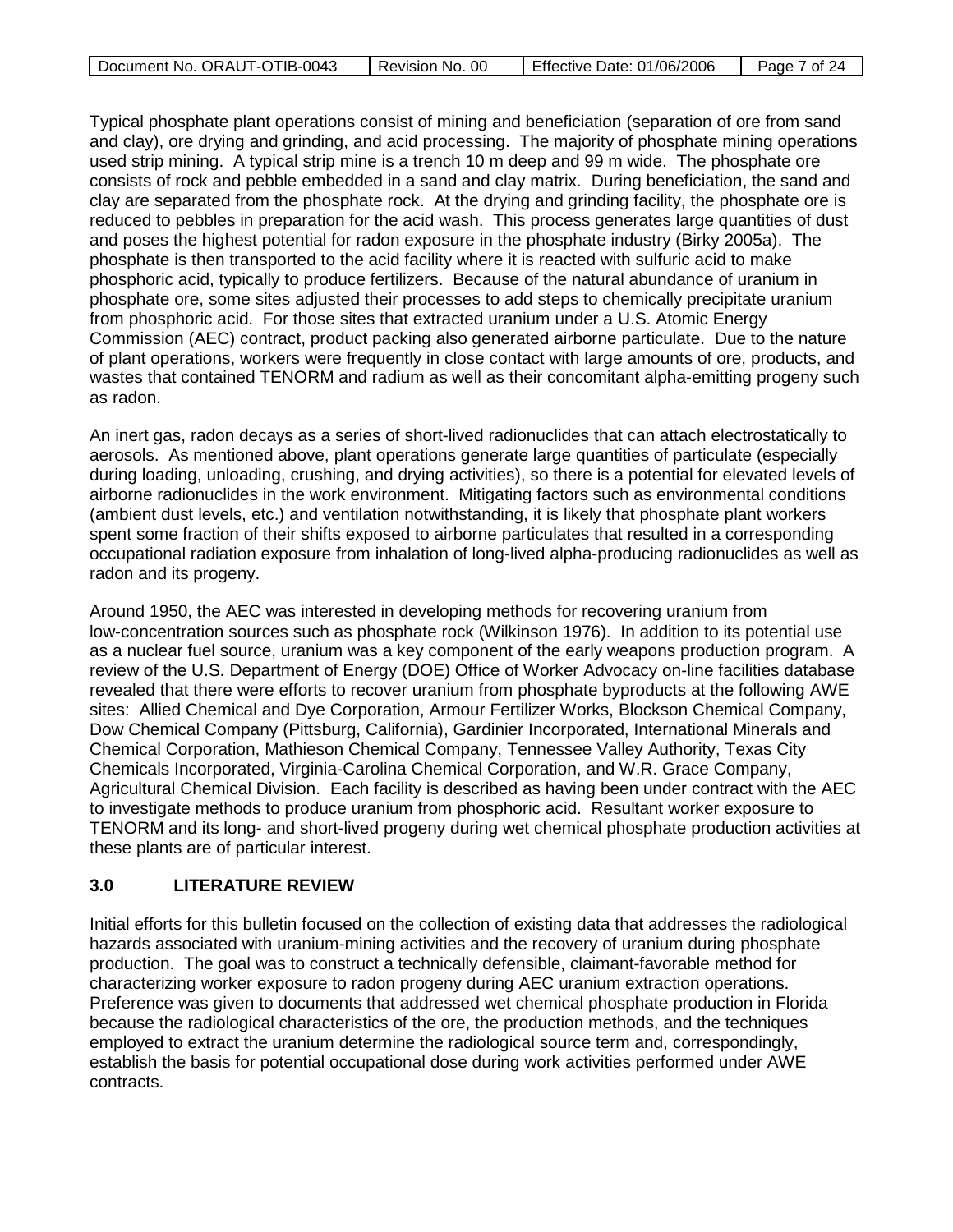| Document No. ORAUT-OTIB-0043 | Revision No. 00 | Effective Date: 01/06/2006 | Page 8 of 24 |
|------------------------------|-----------------|----------------------------|--------------|
|                              |                 |                            |              |

Adequate quantification of radiation exposure to workers necessitates detailed characterization of the work environment as well as specific sources of external and internal radiation. In addition, data that directly support radiological characterization (source information, monitoring results, discrete process exposures, etc.) and information on models used to estimate radon and radon progeny levels were considered important criteria for the literature review. Of particular interest were studies that documented phosphate plant literature reviews, which provided links to additional sources of information. Scientific and epidemiological literature was culled from several sources: The Florida Institute of Phosphate Research (FIPR), the Health Physics Society (HPS), Federal agency technical information centers (which included national and international scientific committee documents), NIOSH data capture activities, DOE archives, and the U.S. Environmental Protection Agency (EPA) Region 8 Technical Library.

In general, the search process found that older studies of phosphate facilities were not typically useful because (1) the working level (WL) concept had not yet been developed, (2) measurement techniques were not as sensitive, and (3) most of the documents lacked detailed data on the radiological characteristics of phosphate operations. Of the information repositories evaluated, Federal sources such as EPA, the Agency for Toxic Substances and Disease Registry (ATSDR), international and national scientific committee reports, and studies published by HPS and FIPR usually provided the most data.

# **3.1 FEDERAL SOURCES**

Over the last 30 yr, the EPA Office of Radiation Programs has published a variety of reports on various aspects of the uranium and phosphate industry. Research and investigative studies have produced a compendium of data on the potential for exposure to TENORM, specifically on uranium, thorium, radium, radon, and radon progeny. Much of the EPA effort has focused on radon flux, indoor WL measurements, and risk assessment model development. In addition, the ATSDR maintains an on-line registry that details the hazards associated with radon exposure. Of particular interest to this study are those sources that (1) document radon flux measurements from phosphogypsum piles at Florida phosphate plants (EPA 1986), (2) define radon exhalation rates for phosphate and uranium source material (EPA 1979), and (3) provide radon emanation rates from phosphate mining (ATSDR 2005).

According to Federal research, the concentrations of radium in gypsum piles and uranium mill tailings range from 12.8 to 42.8 pCi/g and 50 to 980 pCi/g, respectively (EPA 1979). Radon exhalation values can be as high as 8,070 pCi/(m<sup>2</sup>-min) for gypsum and 72,000 pCi/(m<sup>2</sup>-min) for uranium mill tailings (EPA 1979). While there are a few physical differences between phosphogypsum and uranium mill tailings, the primary difference in exhalation rate is due to lower  $226$ Ra concentrations in gypsum, a relationship directly related to the low abundance of uranium in phosphate ore (0.01% versus 0.1 to 10% for uranium ores). Measured radon flux (also referred to as exhalation) at selected Florida phosphate plants has only ranged from 26.4 to 2,526 pCi/(m<sup>2</sup>-min) depending on factors such as the thickness of the source matrix, moisture, and degree of disturbance of the source material (EPA 1986).

# **3.2 FLORIDA INSTITUTE OF PHOSPHATE RESEARCH STUDY**

The FIPR has evaluated data compiled over the past 20 yr and collected new information from phosphate mines, chemical plants, and outside contractors. The focus was on central Florida where concentrations of naturally occurring radioactive material (NORM) in the phosphate ore are higher. Personnel monitoring, exposure rates, area monitoring, environmental monitoring, and radon measurements were supplied by the phosphate and service industries. Samples were collected from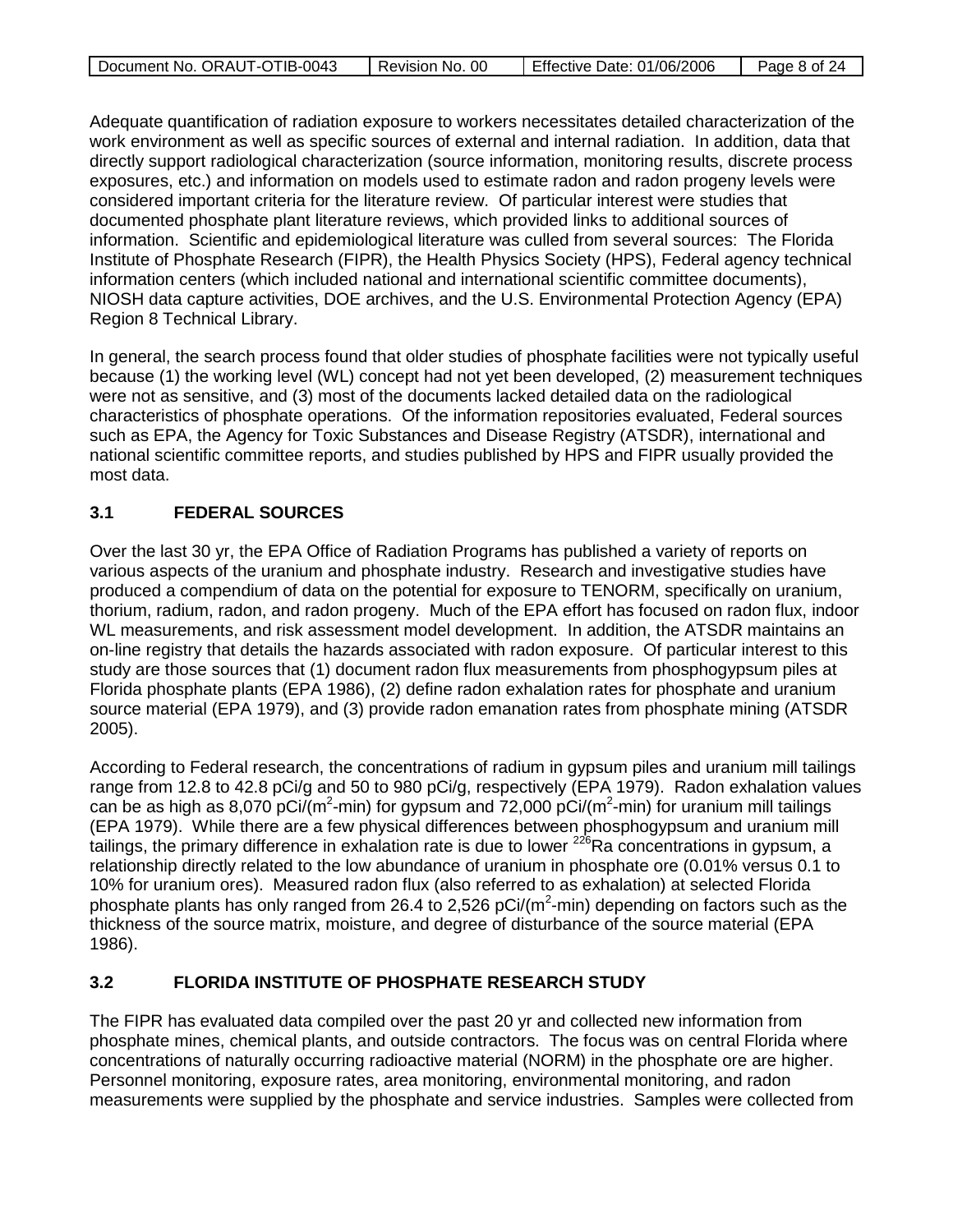| Document No. ORAUT-OTIB-0043 | Revision No. 00 | Effective Date: 01/06/2006 | Page 9 of 24 |
|------------------------------|-----------------|----------------------------|--------------|
|                              |                 |                            |              |

the mine area, rock-handling area, phosphoric acid production area, dry production area, shipping area, and service area. The following sections summarize the results of these studies from FIPR (1998).

### **3.2.1 External Exposure**

The external dosimetry data from past studies as well as that from recent research (FIPR 1998) indicate that the annual radiation dose from phosphate production activities is less than 100 mrem. One phosphate company provided thermoluminescent dosimeter data for 1979 to 1996 for approximately 650 employees. The exchange frequencies were monthly as well as quarterly, which provided over 31,200 data entries. The mine area, rock area, and phosphoric acid areas provided personnel with the highest external doses, but "few employees exceeded the annual dose limit to members of the general public" (FIPR 1998) (the limit was 500 mrem per any 12-month period b1992).

### **3.2.2 Internal Exposure**

As a part of the FIPR (1998) study, air samples were collected at various locations throughout a phosphate facility's various plants. The air sampling was performed in areas not only suspected to have elevated concentrations of <sup>226</sup>Ra, but also in additional working areas without suspected elevated levels. Samples were collected during work activities that would elevate air concentrations. The air samples were analyzed both for gross alpha and beta as well as gamma spectroscopy analysis to determine the radionuclides present and their fractional contributions. The calculated air sample results were not corrected to subtract out any fraction of particulate that is non-respirable.

The air sample results were coupled with inhalation Dose Conversion Factors (using ICRP Report No. 68) and results from time motion studies to estimate inhalation of TENORM. The inhalation component of the total effective dose equivalent was calculated for the various work activities or areas at the plant: Rock area, phosphoric acid area, dry products area, shipping area, pan-chipping turnaround activity, and reactor-cleaning turnaround activity. A series of lognormal dose curves were presented, which indicated that the shipping area posed the greatest risk for internal exposure with a range from 0 to 350 mrem/yr (Figure 3-1). The area with the next greatest potential was the rock area (Figure 3-2). Intake amounts were not specified.



Figure 3-1. Inhalation dose for the shipping area.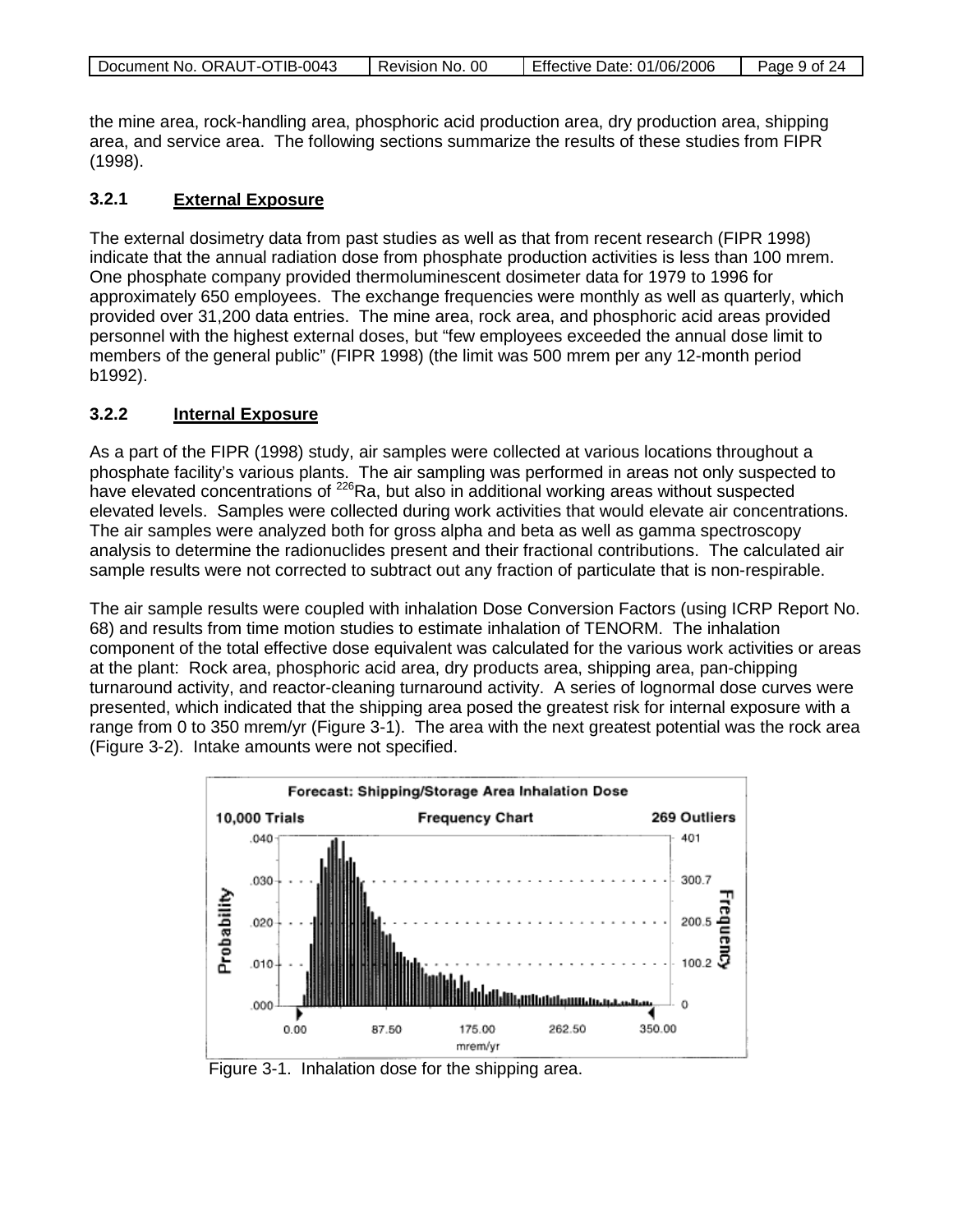

Figure 3-2. Inhalation dose for the rock area.

### **3.2.3 Radon Exposure**

FIPR (1998) presents several sources of previously collected data as well as data from measurements collected by FIPR staff. The data from previous work is summarized as:

- A University of Florida study of radon WL exposures due to the process of wet rock loading
- Data sets of radon activity concentration measurements from 1989 to 1994, 1995 to 1996, and 1993 to 1996 indicated as being collected at a phosphate facility's chemical plant
- A data set from 1982 to 1996 indicating summary statistics of radon levels at a facility's chemical plant as well as other locations such as rock tunnels and some mining related locations
- Data sets of radon activity concentration measurements from 1996 for a facility's rock tunnels.

Several of the above studies represent normal work locations or activities that were conducted apart from uranium extraction processes conducted under AWE contracts. Due to applicability of the Defense Authorization Act, only chemical plant data is considered as being representative of radon levels that workers could have been exposed to during uranium extraction activities.

# **3.3 SCIENTIFIC PUBLICATIONS**

Publications from the scientific community were reviewed including *Health Physics* journal articles and reports from the National Council on Radiation Protection and Measurements (NCRP) and the United Nations Scientific Committee on the Effects of Atomic Radiation (UNSCEAR).

The journal articles are highly mathematically oriented and offer insight to the physical and radiological characteristics of radon and its short-lived progeny that affect airborne concentrations and thus WLs. In addition to the magnitude of a radon source and natural radioactive decay, other factors affecting WLs are loss of radon and its progeny due to ventilation, the percentage of progeny that attach themselves to airborne particulate, surface plate-out of airborne particulate with attached progeny, and to some extent gravitational settling of the progeny. While the articles were beneficial in presenting some of the fundamental concepts of radon and progeny behavior, the mathematical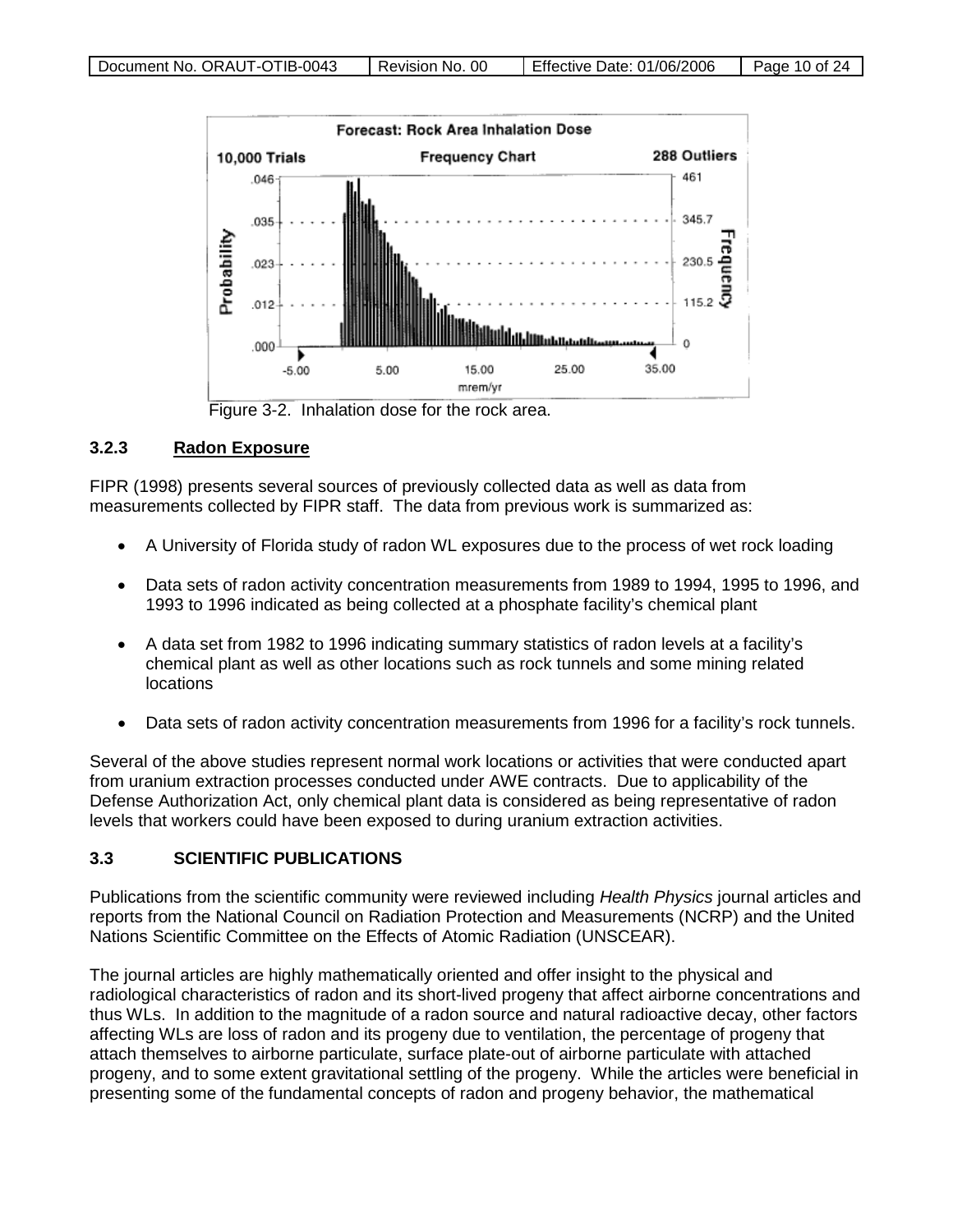| Document No. ORAUT-OTIB-0043 | Revision No. 00 | Effective Date: 01/06/2006 | Page 11 of 24 |
|------------------------------|-----------------|----------------------------|---------------|

models found during literature review would require a series of assumptions for choosing parameter values such that use of any of the models becomes impracticable, especially when measured values are available.

Because there may be some inconsistency in values in the individual journal articles, the reports prepared by NCRP and UNSCEAR are useful in that values are presented for equilibrium fraction *F* as well as external gamma dose that are recognized by the scientific community. This analysis preferred the use of a nationally or internationally recognized value (if present) over that of any value from a single study presented in a journal article.

# **3.4 OTHER REVIEWS**

Detailed characterization of radon and radon progeny WLs for each AWE facility requires site-specific data on the radiological conditions during wet chemical phosphoric acid uranium recovery operations. The NIOSH Project archives contain site source documents linked to a master summary spreadsheet. Source documentation contains information on personnel monitoring, cohort exposure data, area and environmental monitoring, and general site statistics.

Attachment A provides a summary of the review of the records collected for the NIOSH Project. The record survey yielded very little information of practical use for estimating site-specific occupational radon exposures. As a consequence, data and technical approaches from other existing literature were adapted to generate claimant-favorable values for occupational exposure based on conditions for workers involved with uranium extraction at a phosphate plant.

# **4.0 OCCUPATIONAL EXPOSURE CHARACTERIZATION**

Technological enhancement of uranium during wet chemical phosphoric acid processing, as well as the subsequent radioactive decay, presents discrete radiological health concerns to phosphate plant personnel. Occupational external exposure to radium and the potential internal dose from radon and its progeny as well as respirable particulate matter containing long-lived radionuclides are of particular interest. While the most technically satisfying approach would be to address exposure concerns for each AWE facility during its specific period of uranium recovery operations, the literature review process has demonstrated that the available documentation does not provide enough detail to complete such a task in a reasonable and time-efficient approach. Therefore, this document describes the development of a single approach that covers all listed AWE phosphate facilities. The results are radon and radon progeny levels in units of WL-months (WLM).

# **4.1 INTERNAL AND EXTERNAL EXPOSURE CONSIDERATIONS**

For the purpose of this analysis, the evaluation of occupational exposure was limited to the naturally occurring radioactive material that was technologically enhanced during the processing of phosphate ores. Analysis of additional internal and/or external exposure from uranium extract (yellow cake) has been left to the appropriate site-specific technical basis document.

During normal plant operations, activities with the potential for occupational exposure were mining and beneficiation, ore drying and grinding, the wet acid process, maintenance, work in vicinity of phosphogypsum stacks, and product packaging and handling. For the purposes of reconstructing exposures due to work under AWE contract, only the work locations and activities related to extraction of uranium from phosphate ores should be considered. As a result, mining and beneficiation, ore drying and grinding, and nonuranium product packaging and handling were not considered. The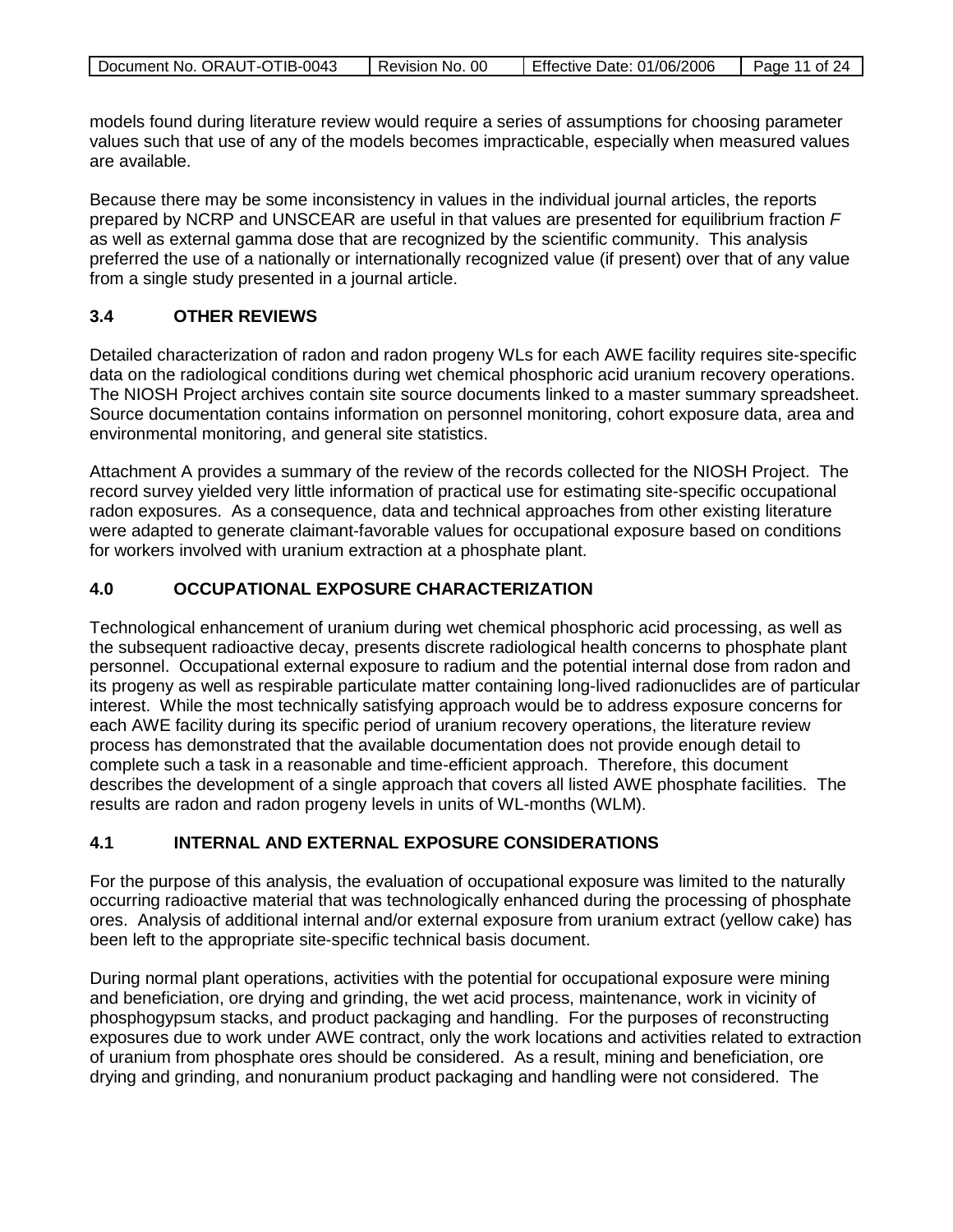| Document No. ORAUT-OTIB-0043 | Revision No. 00 | Effective Date: 01/06/2006 | Page 12 of 24 |
|------------------------------|-----------------|----------------------------|---------------|
|                              |                 |                            |               |

chemical plants that performed the uranium extraction using the wet acid process and the resultant waste streams in the form of the phosphogypsum stacks were considered.

### **4.1.1 External Exposure**

The primary constituent for external exposure is <sup>226</sup>Ra because of its beta-gamma emission relative to the alpha-emitting constituents of the <sup>238</sup>U decay series. Due to chemical separation in the wet acid process, radium scale builds up at several locations in the processing equipment. The radiation levels peak in the acid-wash section, with dose rates as high as 10 mrem/hr (Lardinoye and Weterings 1982). With consideration of the nature of their duties, duration of work activities, and frequency of such work; a maximally exposed worker (operator or maintenance) could receive up to 220 mrem/yr (Lardinoye and Weterings 1982). NCRP (1993) reports exposures for a 2,000 hr/yr occupancy at phosphogypsum stacks as 70 mrem; Laiche and Scott (1991) estimated a range for that occupancy of 48 to 68 mrem. For the purposes of dose reconstruction, the above data may be represented with a lognormal distribution having a geometric mean of 70 mrem/y, a  $95<sup>th</sup>$  percentile value of 220 mrem/y, and a geometric standard deviation of 2.00. Table 4-1 summarizes these values.

| <b>Exposure</b><br>(mrem/yr) | <b>Comments</b>                                                                                   | <b>Dose</b><br>distribution | <b>Photon energy</b><br>distribution (keV) |
|------------------------------|---------------------------------------------------------------------------------------------------|-----------------------------|--------------------------------------------|
| 220                          | Upper bound for exposures to plant workers with<br>high occupancy in and around process equipment | Constant                    | 50% 30-250<br>$50\% > 250$                 |
| 70                           | Exposure from work located at gypsum stacks                                                       | Lognormal,<br>$GSD=2.00$    | 50% 30–250<br>$50\% > 250$                 |

Table 4-1. Annual external exposure.

a. GSD = geometric standard deviation.

### **4.1.2 Internal Exposure**

Botezatu and Iacob (2004) conducted characterization studies in a phosphate plant for occupational exposure due to NORM. Particulate concentrations generated during operations were given as a range from 0.01 to 0.1 g/m<sup>3</sup>. Radioactivity concentrations were given as 0.087 to 23.75 Bq/g for  $^{238}$ U and 0.17 to 18.6 Bq/g for <sup>226</sup>Ra. The particle size measurements resulted in a percentage of respirable particles of 81% 4 μ or less.

While Botezatu and Iacob (2004) did not reveal the location of the phosphate plant, the upper range of the activity concentrations are much higher than typical ores processed in U.S. facilities. American phosphate ores contain an average of about 0.01% uranium (Roessler et al. 1979). Table 4-2 lists the activity concentrations from the Roessler et al. analysis of central Florida phosphate materials:

|                      | U-238 concentration<br>(pCi/g) |               |  |
|----------------------|--------------------------------|---------------|--|
| <b>Physical form</b> | Average                        | Range         |  |
| <b>Matrix</b>        | 38.5                           | $20.2 - 83.4$ |  |
| Pebble               | 45.8                           | $36.0 - 68.1$ |  |
| Rock concentrate     | 31.9                           | $20.1 - 49.8$ |  |
| Clays                | 27.1                           | $16.0 - 49.2$ |  |
| Tailings             | 4.7                            | $1.5 - 10.4$  |  |
| 5% phosphoric acid   | 6.3                            |               |  |
| 10% phosphoric acid  | 17.1                           |               |  |

Table 4-2. Phosphate  $^{238}$ U activity concentrations.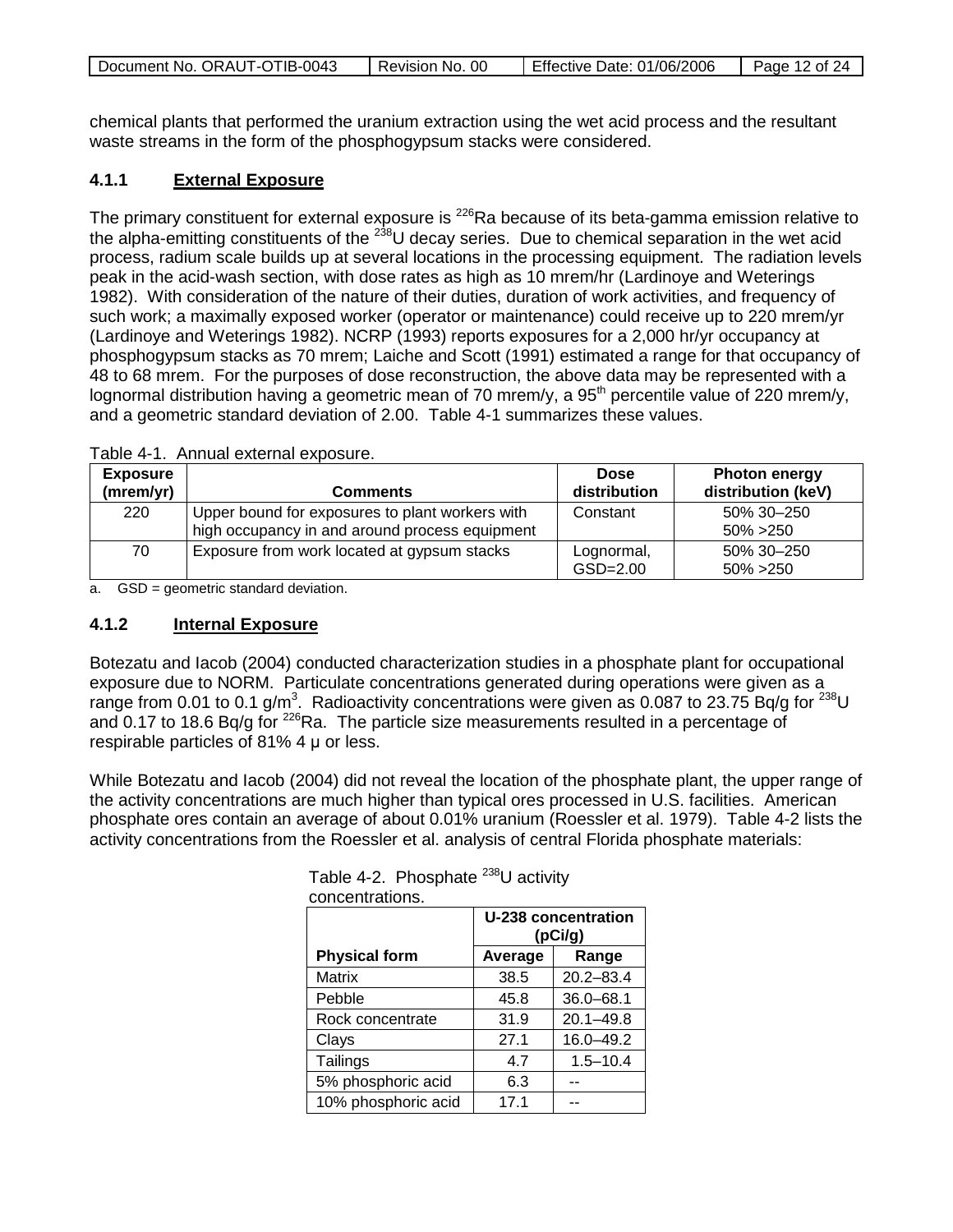| Effective Date: 01/06/2006<br>Document No. ORAUT-OTIB-0043<br>Revision No. 00 |  | Page 13 of 24 |
|-------------------------------------------------------------------------------|--|---------------|
|-------------------------------------------------------------------------------|--|---------------|

| 30% phosphoric acid | 30 O   |                 |
|---------------------|--------|-----------------|
| Gypsum              | <( ) 5 | $< 0.4 - < 0.7$ |

Because the average value of 45.8 pCi/g for phosphate pebble is the maximum average from Table 4- 2, for conservatism, this value is used in calculating internal deposition rates. The range of 36.0-68.1 pCi/g may be approximated with a lognormal distribution with a geometric mean equal to 45.8 pCi/g, a  $95<sup>th</sup>$  percentile value of 68.1 pCi/g, and a geometric standard deviation of 1.27.

In similar work for EPA, Guimond, Mills, and Windham (1977), found  $^{232}$ Th activity concentrations as being 0.44 pCi/g in marketable rock (rock concentrate). According to Table 4-2 above, <sup>238</sup>U is present in 44% greater abundance in pebble product than rock concentrate. Therefore, it is reasonable to assume that 232Th also exists in similar relative abundance, and an activity of 0.63 pCi/g would be expected for <sup>232</sup>Th in pebble form. Given that no range of measurement values are given for <sup>232</sup>Th, it is assumed that the abundance of thorium is also distributed lognormally with a geometric mean of 0.63 pCi/g and a geometric standard deviation of 1.27. The resulting 95<sup>th</sup> percentile value would then be 0.933 pCi/g.

Table 4-3 lists the intakes calculated using the value of 0.1  $q/m<sup>3</sup>$  for dust loading, and a breathing rate of 1.2 m<sup>3</sup>/hr. For maximizing conditions, the 95<sup>th</sup> percentile values of 68.1 pCi/g and 0.933 pCi/g are used for <sup>238</sup>U and <sup>232</sup>Th respectively. Best estimate conditions utilize the geometric mean values of 45.8 pCi/g and 0.63 pCi/g for 238U and 232Th respectively.

| Dose reconstruction approach | <b>Distribution</b> | Intake amount<br>(pCi/hr) | Radionuclide                             |
|------------------------------|---------------------|---------------------------|------------------------------------------|
| Maximizing                   | Constant            | 8.17                      | U-238 in equilibrium with its daughters  |
|                              |                     | 1.12E-01                  | Th-232 in equilibrium with its daughters |
| <b>Best Estimate</b>         | Lognormal           | 5.5                       | U-238 in equilibrium with its daughters  |
|                              | $GSD=1.27$          | 7.56E-02                  | Th-232 in equilibrium with its daughters |

Table 4-3. Internal deposition.

# **4.2 RADON EXPOSURE**

Because of release of radon gas during phosphate plant operations, radon poses a high potential for occupational exposure. The literature review produced very little data about radon or WL at phosphate facilities during AWE operations. As indicated in Attachment A, Virginia-Carolina had an average daytime radon concentration between 0.6 and 0.9 pCi/L with progeny concentration measurements indicating a WL of less than 0.01. However, the measurements occurred before remediation and after the uranium extraction facility had ceased operation and been torn down. Only a concrete pad remained at the time of monitoring.

Due to the lack of data from AWE sites, this analysis used the data in FIPR (1998) to determine radon concentrations and WLs. This was possible because the factors that affect radon concentrations have changed very little over time. No significant changes in the construction of wet process acid plants had occurred since the time of AWE operations (Birky 2005b). While environmental regulations led to decreased overall emissions, the controls had little or no effect on occupational radon levels. In addition, the rate of ore processing has increased over time (Birky 2005b).

Attachment B lists the data from FIPR (1998). The data sets indicated as "Chemical Plant" refer to the building or structure that processed rock concentrate using a chemical or wet acid process (Birky 2005c). As mentioned in Section 4.1, this analysis limited consideration of occupational exposures to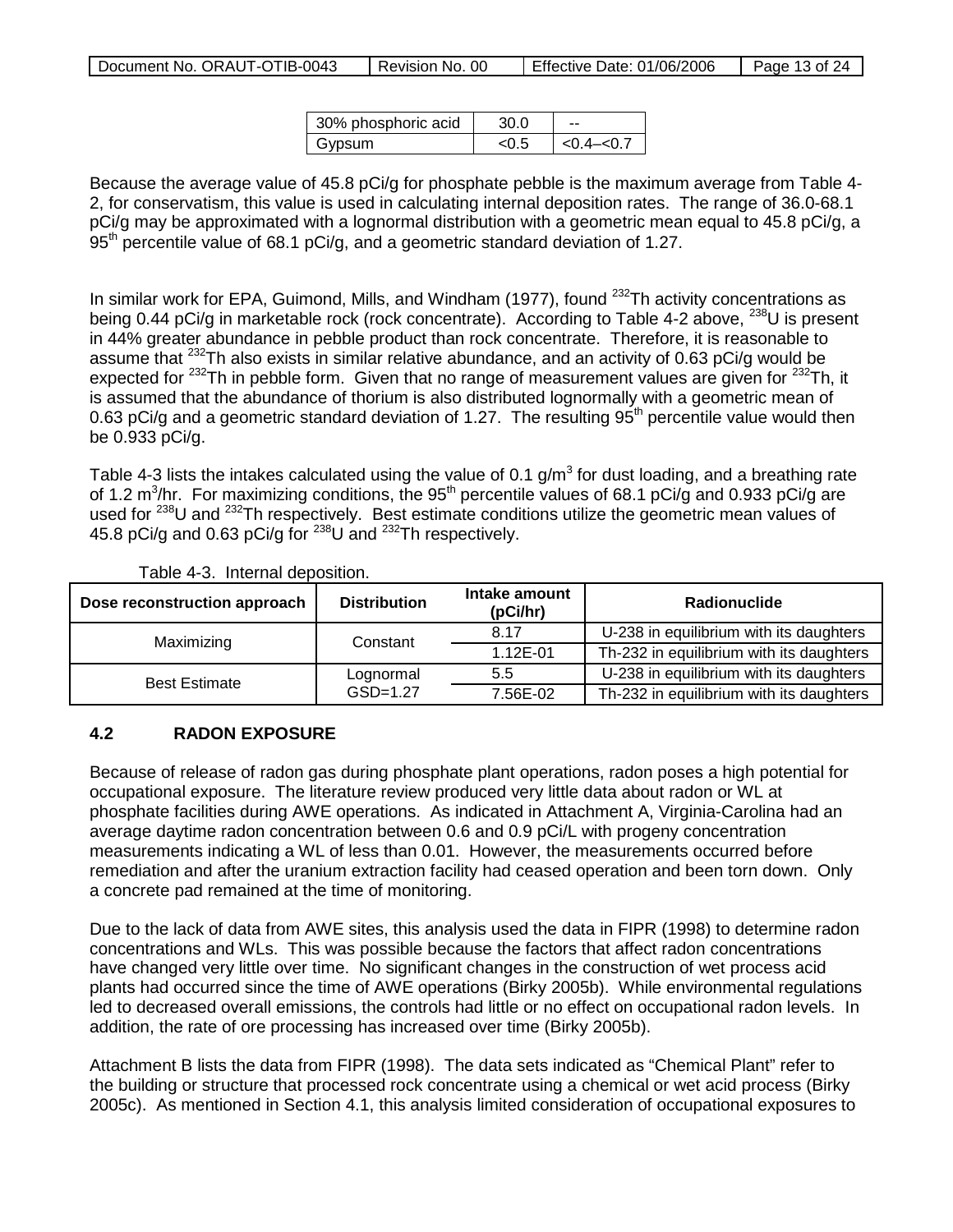| Document No. ORAUT-OTIB-0043 | Revision No. 00 | Effective Date: 01/06/2006 | Page 14 of 24 |
|------------------------------|-----------------|----------------------------|---------------|

activities relevant to uranium extraction. Therefore, radon measurements related to rock tunnels, wet rock loading, and mining operations were not considered. Measurements from those locations have been highlighted in gray and were not included in analysis of occupational radon exposure. The data sets that gave summary radon concentrations for a span of years were given equal weight with those that gave concentrations over shorter periods. The combined measurements formed a set of 130 data points that have a geometric mean of 0.751 pCi/L and a geometric standard deviation (GSD) of 1.989. The 95th-percentile value is 2.33 pCi/L.

Table 4-4 lists WLs calculated using an equilibrium factor *F* of 0.4 (ICRP 1981; UNSCEAR 1993).

| Table 4-4. FIJOSDITate DiaTit worker Tagoli VVL Values. |                            |     |        |        |                      |  |
|---------------------------------------------------------|----------------------------|-----|--------|--------|----------------------|--|
|                                                         | <b>Radon concentration</b> |     |        |        |                      |  |
| DR approach                                             | (pCi/L)                    | c   | WL     | WLM/vr | <b>Distribution</b>  |  |
| Best estimate                                           | 0.751                      | 0.4 | 0.003  | 0.036  | Lognormal, GSD=1.989 |  |
| Maximizing                                              | 2.33                       | 0.4 | 0.0093 | 0.112  | Constant             |  |

Table 4-4. Phosphate plant worker radon WL values.

### **5.0 INDIVIDUAL PROGENY EQUILIBRIUM FRACTIONS AND UNATTACHED FRACTIONS**

Radon daughter products primarily get trapped in the lungs; therefore the primary concern of radon daughters is lung exposure. For the purpose of the EEOICPA, radon exposures for lung cancers are expressed in units of Working Level Months. In most instances, radon exposure to organs other than the lung are negligible (> 1 mrem/year); however, there may be a small number of cases that warrant evaluation of exposure to other organs. Since the exposure unit of WLM is applicable only for lung cancer dose reconstructions, individual organ dose in rem would need to be calculated for non-lung dose reconstructions.

Inhalation rates for radon daughters would be necessary in order to determine internal doses. The equilibrium factors for each of the short-lived radon progeny and the fractions that are not attached to airborne particulate must be known for calculation of inhalation rates. Domanski (1979) calculated values for the individual equilibrium factors. To correspond with an overall equilibrium factor *F* of 0.4, the individual factors are 0.656, 0.446, and 0.259 for RaA, RaB, and RaC, respectively.

The unattached fraction is an inverse function of particle concentration with secondary dependence on particle size (NCRP 1984). As a result, unattached fractions tend to be higher for typical indoor atmospheres [8% according to Nikezic, Hack, and Yu (2002)], than in dusty conditions such as mining atmospheres where the unattached fraction is only about 1% (Birchall and James 1994).

NCRP (1984) lists the unattached fractions  $f_a$ ,  $f_b$ , and  $f_c$  for RaA, RaB, and RaC, respectively, as a function of particle concentration. For a particle concentration of 1  $\times$  10<sup>4</sup> particles/cm<sup>3</sup>, which best represents the likely atmosphere in a phosphate facility, the resultant unattached fractions are  $f_a = 0.18$ ,  $f_b = 0.021$ , and  $f_c = 0.0007$ .

The lung absorption half-life of Pb-214 and Bi-214 have been measured to be 10 hour and 13 hours respectively (Marsh and Birchall). Using the parameters described here and the assumed absorption half-life for Po-218 of 10 hours, the dose to various organs from radon progeny can be calculated. The dose per 2000 hour work year from the progeny associated with a 0.751 pCi/L radon gas concentration is less than 1 mrem/yr for all organs outside the respiratory tract.

The dose from the radon gas itself dissolved in the body tissues can be estimated using ICRP 32. This publication gives an equilibrium conversion factor of 3.33E-7 rem/hr per pCi/L. This conversion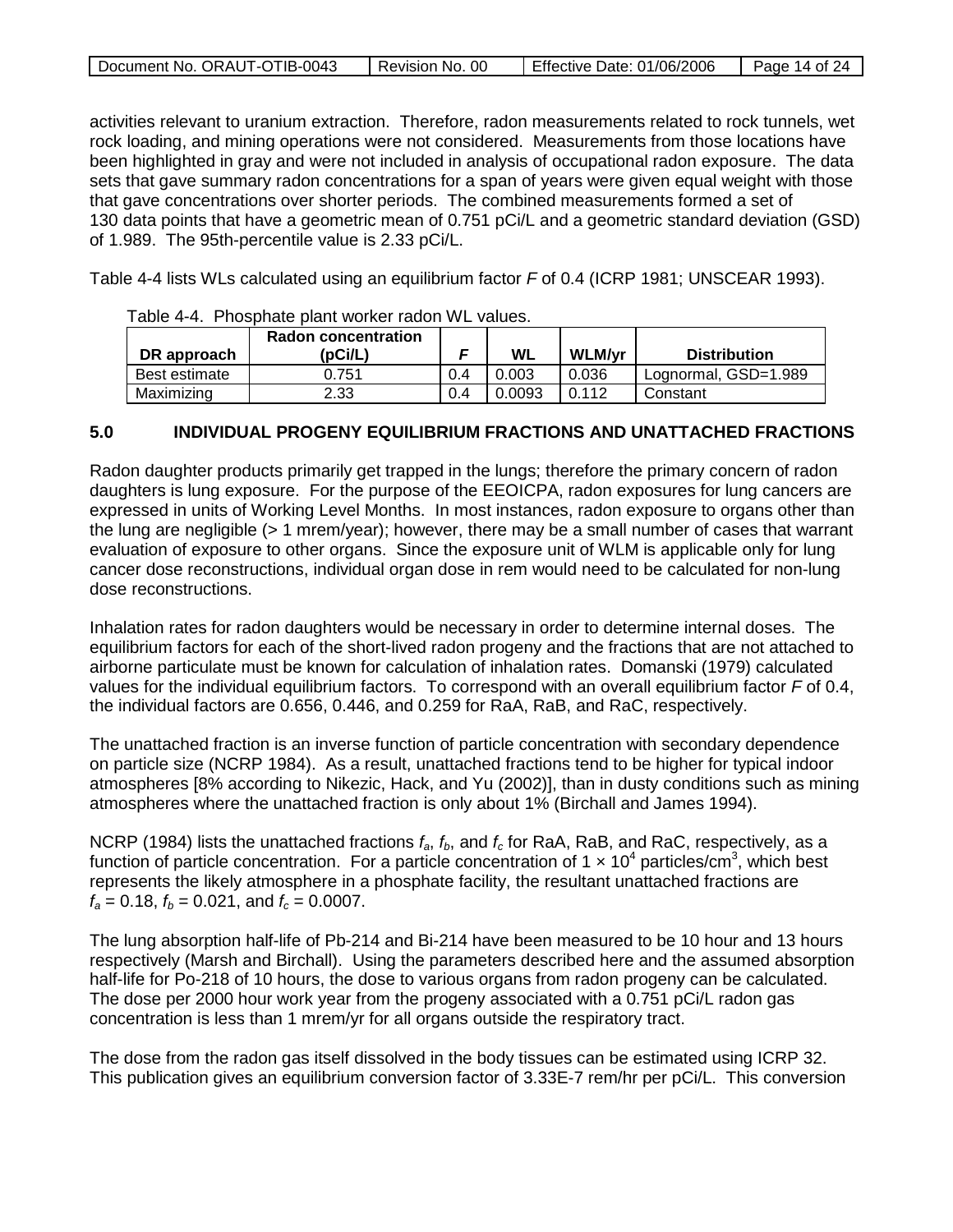| Document No. ORAUT-OTIB-0043 | 00<br>Revision No. | Effective Date: 01/06/2006 | 15 of<br>Page |
|------------------------------|--------------------|----------------------------|---------------|

factor produces an annual dose to organs other than the respiratory tract of approximately 1.55 mrem per 2000 hour year for a continuous exposure to 2.33 pCi/L.

The dose to the kidney (highest exposed organ other than the respiratory tract) from radon associated with this Technical Information Bulletin is approximately 2 mrem per year. Therefore, all organs not associated with the respiratory tract will be assigned an annual radiation dose of 2 mrem to account for exposure to radon and its progeny.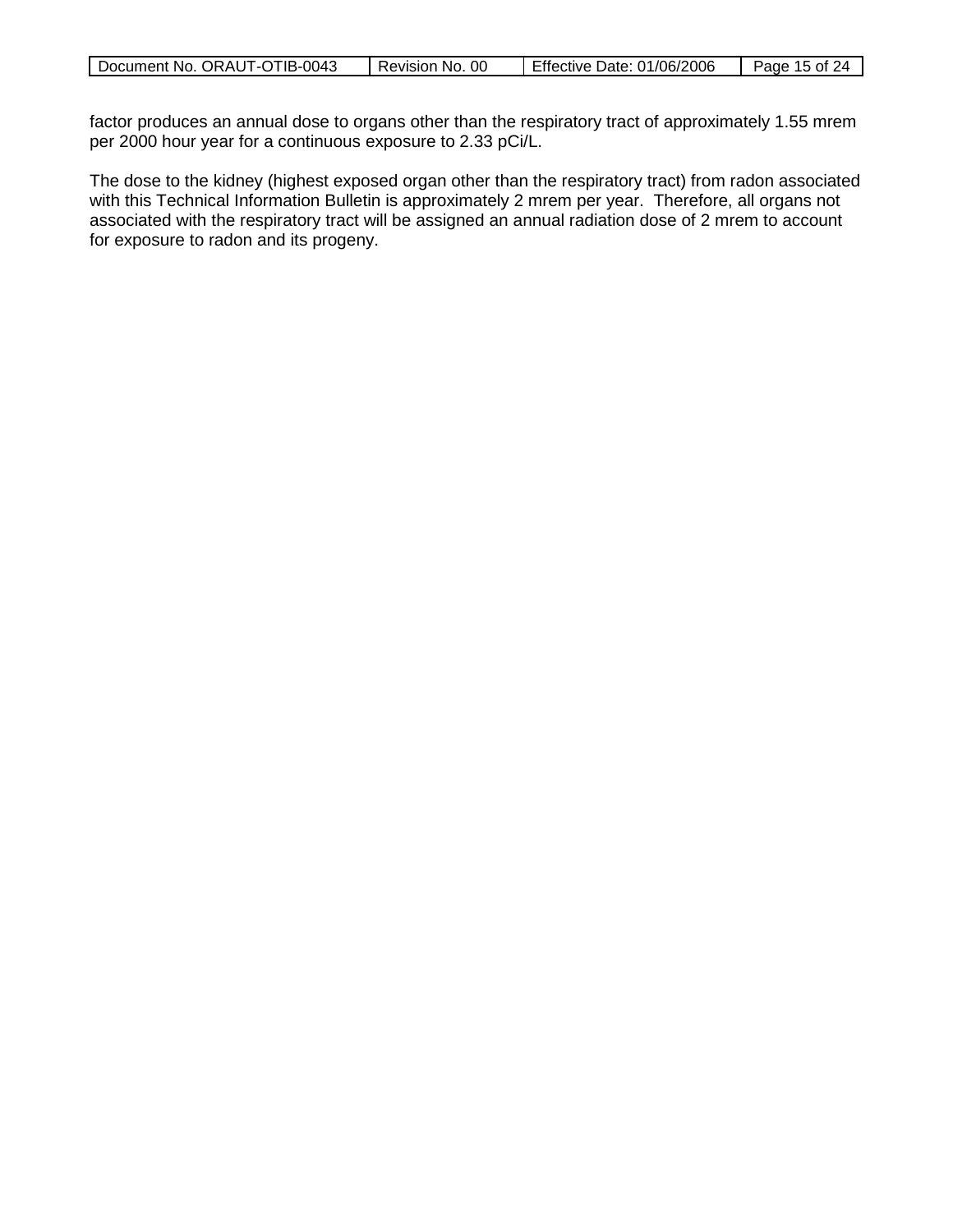| Document No. ORAUT-OTIB-0043 | Revision No. 00 | Effective Date: 01/06/2006 | Page 16 of 24 |
|------------------------------|-----------------|----------------------------|---------------|
|                              |                 |                            |               |

### **REFERENCES**

- ATSDR (Agency for Toxic Substance and Disease Registry), 2005, *Toxicological Profile for Radon*, Section 5.5, U.S. Department of Health and Human Services, Centers for Disease Control and Prevention, on-line database.
- Birchall, A., and James, A. C., 1994, "Uncertainty Analysis of the Effective Dose per Unit Exposure from Radon Progeny and Implications for ICRP Risk-Weighting Factors," *Radiation Protection Dosimetry*, volume 53, Nos. 1–4, pp. 133–140.
- Birky, B., 2005a, "Occupational, Radiological Exposures in the Phosphate Industry," electronic mail to J. Guido (Oak Ridge Associated Universities Team), July 13, Florida Institute of Phosphate Research, Bartow, Florida.
- Birky, B., 2005b, "Phosphate Plant Radon Levels," electronic mail to R. Gard (Oak Ridge Associated Universities Team), September 1, Florida Institute of Phosphate Research, Bartow, Florida.
- Birky, B., 2005c, "Re: Phosphate Plant Radon Levels," electronic mail to R. Gard (Oak Ridge Associated Universities Team), September 2, Florida Institute of Phosphate Research, Bartow, Florida.
- Botezatu, E., and O. Iacob, 2004, "Radiation Hazard for Workers Related to NORM in Phosphate Fertilizers and Energy Production," *11th Congress of the International Radiation Protection Association*, May.
- Domanski, T., 1979, "Correlation between the equilibrium factor F and the relative concentration of radon daughters in mine air", *Health Physics*, Vol. 137, 177.
- Egidi, P., 1997, "Introduction to Naturally Occurring Radioactive Material," *42nd Annual Meeting of the Health Physics Society*, July.
- EPA (U.S. Environmental Protection Agency), 1979, *A Preliminary Radiological Assessment of Radon Exhalation from Phosphate Gypsum Piles and Inactive Uranium Mill Tailings Piles*, EPA 520/5-79-004, Office of Radiation Programs, Washington, D.C.
- EPA (U.S. Environmental Protection Agency), 1986, *Radon Flux Measurements on Gardinier and Royster Phosphogypsum Piles Near Tampa and Mulberry, Florida,* EPA 520/5-85-029, Office of Radiation Programs, Washington, D.C.
- FIPR (Florida Institute of Phosphate Research), 1998, *Evaluation of Exposure to Technologically Enhanced Naturally Occurring Radioactive Materials (TENORM) in the Phosphate Industry*, Publication 05-046-155, Bartow, Florida.
- Guimond, R. J., Mills, W. A., and Windham, S. T., 1977, "Radiation Exposures in the Florida Phosphate Industry," *International Radiation Protection Association Meeting #4, Paris, France*, volume 3, pp. 1049–1052.
- ICRP (International Commission on Radiological Protection), 1981, *Limits for Inhalation of Radon Daughters by Workers*, Publication 32, Pergamon Press, Oxford, England.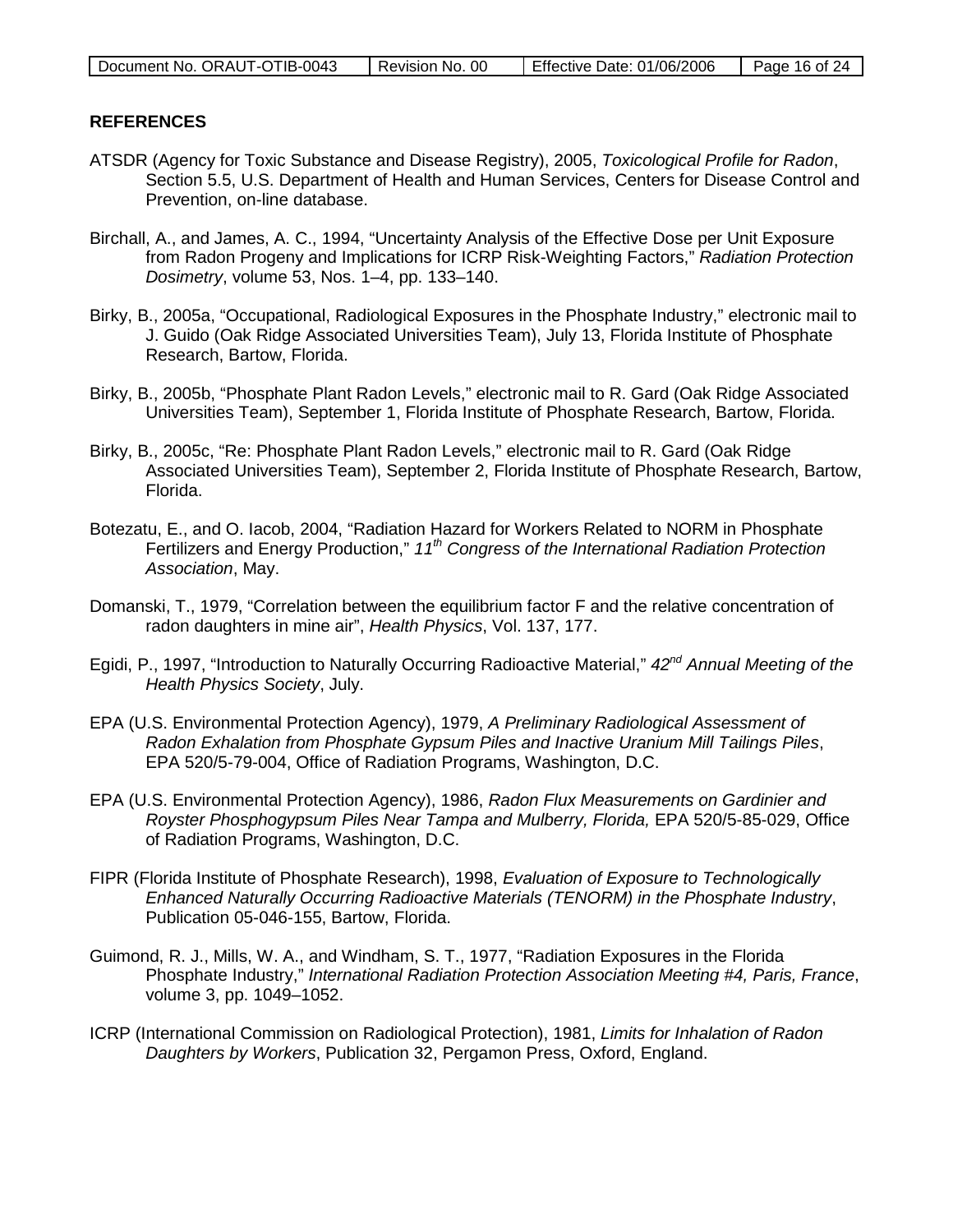| Document No. ORAUT-OTIB-0043 | Revision No. 00 | Effective Date: 01/06/2006 | Page 17 of 24 |
|------------------------------|-----------------|----------------------------|---------------|
|------------------------------|-----------------|----------------------------|---------------|

J. W. Marsh and A. Birchall, *Determination of Lung-to-Blood Absorption Rates for Lead and Bismuth which are appropriate for Radon Progeny*, Radiation Protection Dosimetry, Vol. 83, No 4, pp 331-337 (1999)

- Laiche, T. P., and Scott, L. M., 1991, "A Radiological Evaluation of Phosphogypsum," *Health Physics*, volume 60, number 5, pp. 691–693.
- Lardinoye, M. H., and K. Weterings, 1982, "Unexpected <sup>226</sup>Ra Build-up in Wet Process Phosphoric-Acid Plants," *Health Physics*, volume 42, number 4, pp. 503–514.
- NCRP (National Council on Radiation Protection and Measurements) Report No. 78, 1984, *Recommendations of the National Council on Radiation Protection and Measurements, Evaluation of Occupational and Environmental Exposures to Radon and Radon Daughters in the United States*, Bethesda, Maryland, May.
- NCRP (National Council on Radiation Protection and Measurements) Report No. 118, 1993, *Recommendations of the National Council on Radiation Protection and Measurements, Radiation Protection in the Mineral Extraction Industry*, Bethesda, Maryland, November.
- Nikezic, D., Haque, A. K. M. M., and Yu, K. N., 2002, "Effects of different deposition models on the calculated dose conversion factors from Rn-222 progeny." *Journal of Environmental Radioactivity*, volume 61, number 3, pp. 305–318.
- Roessler, C. E., Z. A. Smith, W. E. Bolch, and R. J. Prince, 1979, "Uranium and Radium-226 in Florida Phosphate Materials," *Health Physics*, volume 37, September, pp. 269–277.
- UNSCEAR (United Nations Scientific Committee on the Effects of Atomic Radiation), 1993, *Sources and Effects of Ionizing Radiation*, United Nations, New York, New York..
- Wilkinson, G. E., 1976, *Uranium Recovery from Wet Process Phosphoric Acid*, Gardinier, Inc., Tampa, Florida.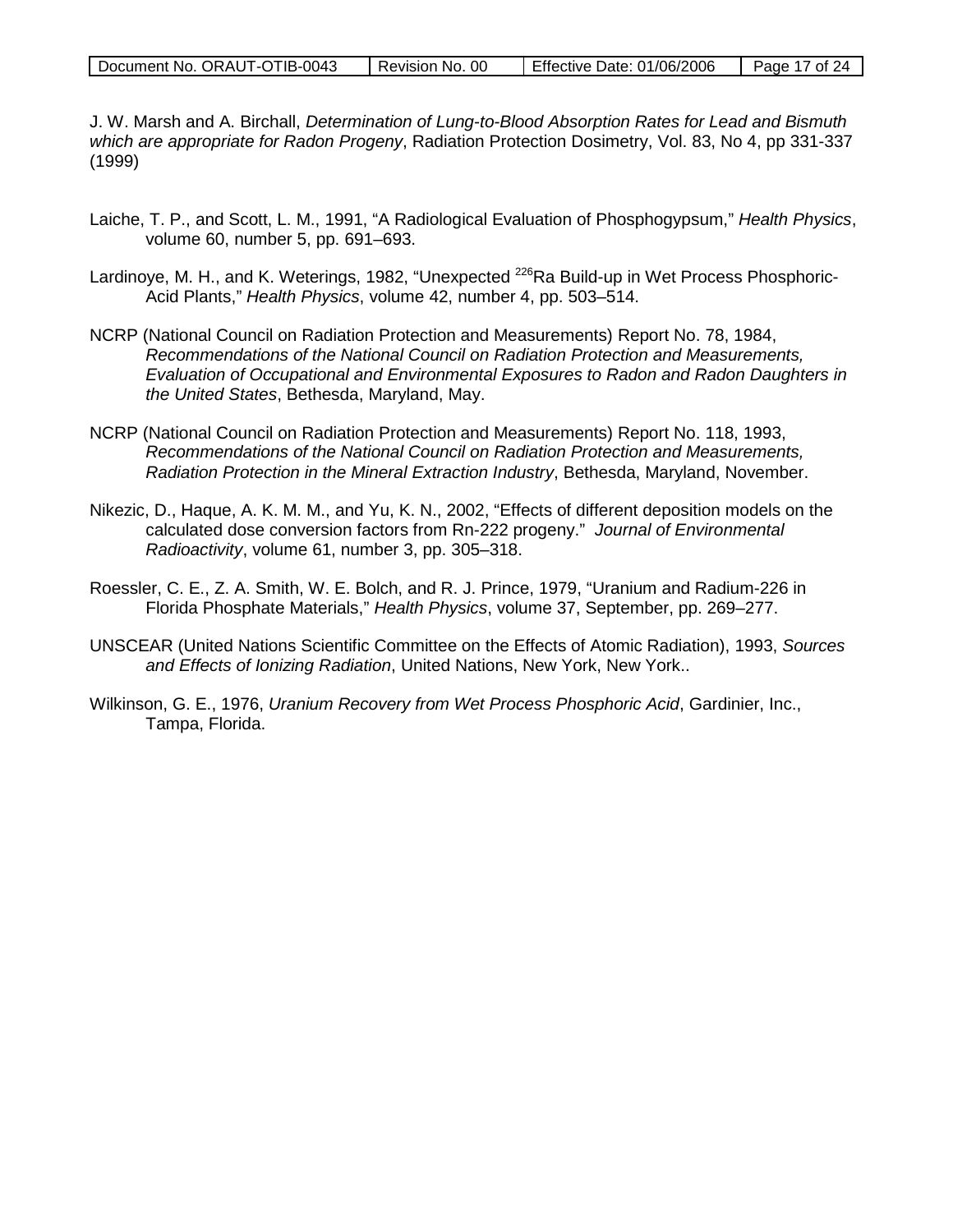### <span id="page-17-0"></span>**ATTACHMENT A Synopsis of Phosphate Plant Data in the NIOSH Site Research Database** Page 1 of 1

Table A-1. Synopsis of phosphate plant data in the NIOSH Site Research Database

|                                                           | <b>AWE sites</b>                   |                                                                                                                 |                                                                                                                |                                               |                                                                                        |                                                                                                      |
|-----------------------------------------------------------|------------------------------------|-----------------------------------------------------------------------------------------------------------------|----------------------------------------------------------------------------------------------------------------|-----------------------------------------------|----------------------------------------------------------------------------------------|------------------------------------------------------------------------------------------------------|
|                                                           | Armour                             | <b>DOW</b>                                                                                                      | <b>IMAC</b>                                                                                                    | Gardinier                                     | <b>Texas City</b>                                                                      | Virginia-Carolina                                                                                    |
| Years of operation                                        | 1/1/51-12/31/55                    | 1/1/47-12/31/57                                                                                                 | 1/1/51-12/31/61                                                                                                | 1/1/52-12/31/58                               | 1/1/52-12/31/56                                                                        | 1/1/52-12/31/57                                                                                      |
| Total documents <sup>a</sup>                              | $\overline{2}$                     | 11 <sup>b</sup>                                                                                                 |                                                                                                                | 3                                             |                                                                                        | 3                                                                                                    |
| Contract/agreement                                        |                                    | X                                                                                                               | X                                                                                                              |                                               |                                                                                        |                                                                                                      |
| General process & history                                 | X                                  | $\overline{\mathsf{x}}$                                                                                         |                                                                                                                | X                                             |                                                                                        |                                                                                                      |
| Production amount                                         |                                    |                                                                                                                 | 100 tons total with a peak<br>production of 2 to 3<br>tons/month: 24 tons of<br>$U_3O_8$ per year <sup>c</sup> | 60 tons of uranium<br>concentrate per<br>year | 12 tons of U <sub>3</sub> O <sub>8</sub> per<br>vear                                   | 12 tons of $U_3O_8$ per year                                                                         |
| Facility dimensions                                       |                                    | $175 \times 90$ m (estimate)                                                                                    | $90 \times 250$ ft - concrete pad                                                                              |                                               | pad                                                                                    | 19 x 36 yd. concrete $10 \times 10$ m (concrete pad); 10 x<br>17 m (building) <sup>e</sup>           |
| Survey report:                                            | X                                  | Χt                                                                                                              | $\overline{\mathsf{x}}$                                                                                        | X (pages 5-109<br>missing)                    |                                                                                        |                                                                                                      |
| y exposure rate $(\mu R/hr)$                              | 7 inside bldg, 30<br>outside @ 1 m | 3-7 floor surface;<br>1-4 overhead beam<br>surfaces                                                             | Max. 30 @ 1 m @ pad and<br>100 @ 1 m adjacent to pad                                                           |                                               | 120 $@1m^d$                                                                            | 22-58 @ 1 m @ pad<br>8-20 @ 1 m @ building<br>20-100 outside                                         |
| $\beta/\gamma$ dose rate (mrad/hr)                        | 0.02                               | <0.01-0.06 @ overhead<br>beams                                                                                  | $0.1$ and $0.2$                                                                                                |                                               | 0.25                                                                                   | $0.05 - 0.26$ @ pad<br>0.04-.07 @ 1 cm @ building                                                    |
| Samples (pCi/g)                                           |                                    | Ra-226<br>$0.22 - 1.3$ (beam dust)<br>0.17-0.54 (debris)<br>$U-238$<br>3.7-310 (beam dust)<br>0.95-1.2 (debris) |                                                                                                                | 1.000 Ra-226<br>(floor shavings)              |                                                                                        | 15-56 U-238 (residue from pad)                                                                       |
| Soil sample results                                       | 28.3 pCi/L Ra-226                  |                                                                                                                 |                                                                                                                |                                               | 4.5-170 pCi/L Ra-<br>226; see page 78 for 14-1900 Ra-226;<br>location and U<br>results | Surface (pCi/q)<br>6-54 U-238<br>Subsurface<br>5-360 Ra-226<br>2-46 U-238                            |
| Radon and radon daughter<br>concentrations in air (pCi/L) |                                    |                                                                                                                 |                                                                                                                |                                               |                                                                                        | 0.4-1.0 lunchroom<br>0.2-1.9 maintenance area<br>0.6-0.9 avg. daytime conc.<br>Rn daughters <0.01 WL |
| Water sample results (pCi/L)                              |                                    |                                                                                                                 |                                                                                                                | < quidelines                                  |                                                                                        | Max. 110 U-238                                                                                       |
| Background measurements:                                  |                                    |                                                                                                                 |                                                                                                                |                                               |                                                                                        |                                                                                                      |
| y exposure rate (µR/hr)                                   |                                    | $7 - 11 @ 1 m$                                                                                                  |                                                                                                                |                                               |                                                                                        | 5 @ 1 m                                                                                              |
| Soil Ra-226 concentrations (pCi/q)                        |                                    | $0.88 - 0.93$                                                                                                   |                                                                                                                |                                               |                                                                                        | $0.3 - 2.3$                                                                                          |
| Soil U-238 concentrations (pCi/g)                         |                                    | $1.0 - 1.1$                                                                                                     |                                                                                                                |                                               |                                                                                        | $\overline{0.1}$ -1.1                                                                                |
| $\beta$ /y dose rates (mrad/hr)                           |                                    |                                                                                                                 |                                                                                                                |                                               |                                                                                        | $0.01 - 0.05$                                                                                        |
| <b>FUSRAP</b> elimination report                          | X                                  | X                                                                                                               |                                                                                                                |                                               |                                                                                        |                                                                                                      |

**Total number of documents reviewed in the Site Research Database and Task 2's Data Entry Source Document Review. NOTE: Duplication of documents exists among both resource databases.** a. Includes both site locations – Walnut Creek California and Madison, Illinois

b. Information in Texas City Chemical document

c. States typical value for similar production plants in other parts of the country

d. The pilot plant at this site was disassembled in about 1960; all that remains is a concrete pad. Sometime later, a maintenance building was constructed adjacent to the pad and contains a maintenance room, tool cage, lunchroom and a small office. At the time of the survey in 1977, this building was occupied by personnel.

Survey results are for the site located in Madison, Illinois. Survey for the Walnut Creek, California location states no levels above background were detected except an inaccessible area on a fume hood.

8

of 24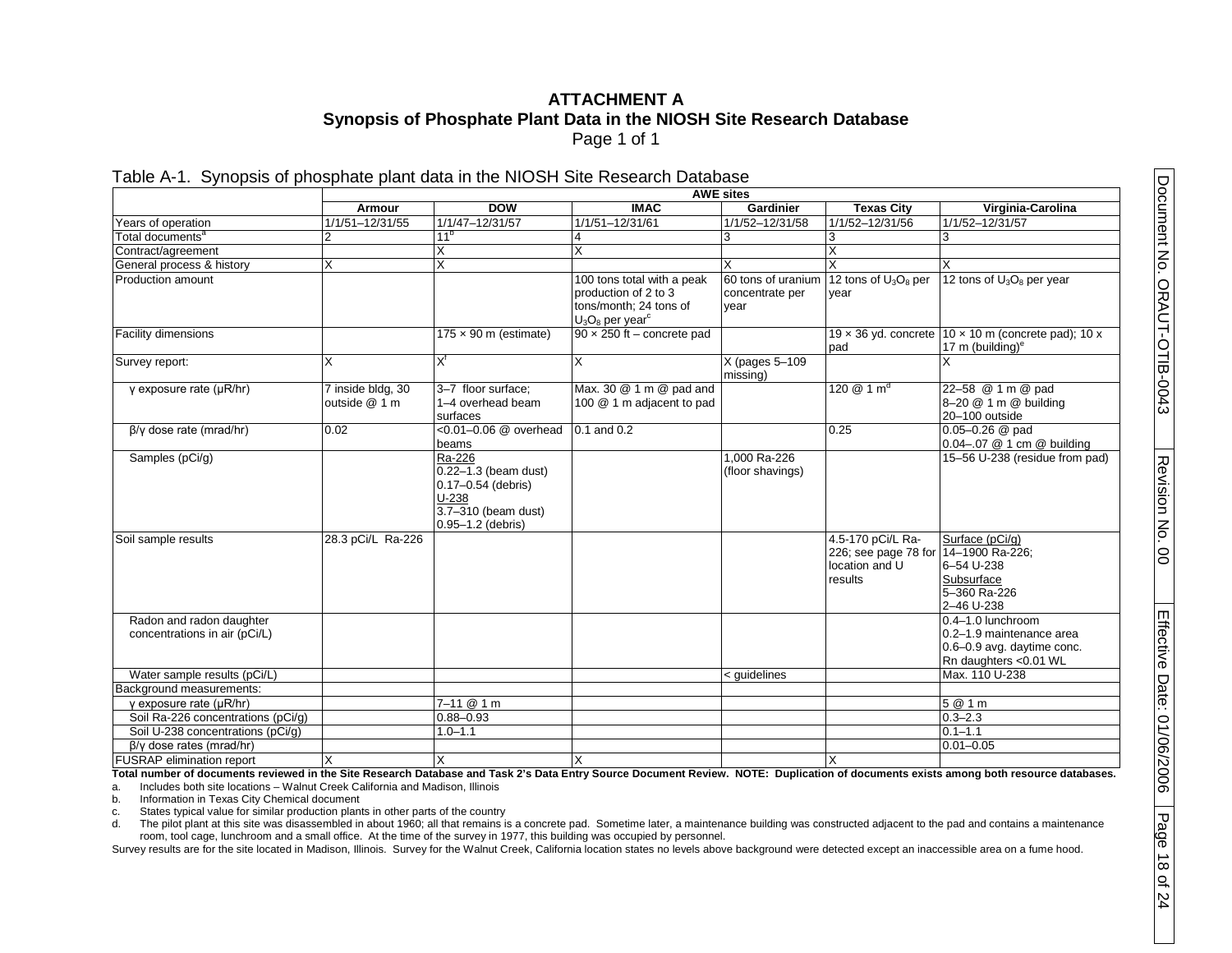# <span id="page-18-0"></span>**ATTACHMENT B Data from FIPR (1998)** Page 1 of 6

Table B-1. Phosphate facility radon measurements.

|                | Location                         | <b>Start date</b> | <b>End date</b> | <b>Result pCi/L</b> | <b>Comments</b>  |
|----------------|----------------------------------|-------------------|-----------------|---------------------|------------------|
| D              | Granular 2nd floor stairs        | 12/3/1997         | 12/9/1997       | 1.1                 |                  |
| D              | Reclaimer - DAP Shipping         | 12/2/1997         | 12/5/1997       | 1                   |                  |
| D              | DAP #4 Granulator                | 12/8/1997         | 12/12/1997      | 0.5                 |                  |
| D              | XYZ; 3rd floor workbench         | 12/1/1997         | 12/5/1997       | < 0.5               |                  |
| $\overline{H}$ | B Ship.; Platform over conv.     | 12/1/1997         | 12/5/1997       | 0.7                 |                  |
| M              | <b>Float Plant</b>               | 12/15/1997        | 12/19/1997      | 1.6                 | Duplicate        |
| M              | Float Plant (Retest)             | 1/9/1998          | 1/13/1998       | 1.5                 | <b>Duplicate</b> |
| M              | Rail Car Load-Out                | 12/4/1997         | 12/9/1997       | 1.4                 |                  |
| M              | Pit Car #14                      | 12/15/1997        | 12/19/1997      | 1.1                 | Duplicate        |
| M              | <b>Float Plant</b>               | 12/15/1997        | 12/19/1997      | 0.8                 |                  |
| M              | Pit-Car                          | 12/4/1997         | 12/19/1997      | 0.7                 |                  |
| M              | Pit Car #12                      | 12/15/1997        | 12/19/1997      | $\overline{0.7}$    |                  |
| M              | Float Plant Lab                  | 12/4/1997         | 12/9/1997       | < 0.5               |                  |
| M              | Pit-Car                          | 12/4/1997         | 12/9/1997       | < 0.5               |                  |
| P              | Phos Acid E-Train filter p. area | 12/2/1997         | 12/5/1997       | 1.7                 | E-Perm wet       |
| P              | Phos Acid Control Room           | 12/3/1997         | 12/9/1997       | 1.4                 | Dup. with bag    |
| P              | Phos Acid Control Room           | 12/8/1997         | 12/12/1997      | 1.4                 | Dup. with bag    |
| $\overline{P}$ | Phos Acid B filter pan area      | 12/3/1997         | 12/9/1997       | 0.9                 |                  |
| P              | Phos Acid Control Room           | 12/9/1997         | 12/12/1997      | < 0.5               | Dup. with bag    |
| P              | Phos Acid Control Room           | 12/2/1997         | 12/5/1997       | < 0.5               | Dup. with bag    |
| P              | Phos Acid Control Room           | 12/1/1997         | 12/5/1997       | < 0.5               | Dup. with bag    |
| $\mathsf R$    | <b>Rock Tunnel</b>               | 12/4/1997         | 12/9/1997       | 21.5                |                  |
| R              | <b>Rock Tunnel</b>               | 12/4/1997         | 12/9/1997       | 1.4                 | Duplicate        |
| $\mathsf{R}$   | <b>Rock Tunnel</b>               | 12/8/1997         | 12/12/1997      | 40                  |                  |
| ${\sf R}$      | <b>Rock Tunnel</b>               | 12/2/1997         | 12/5/1997       | 28.8                |                  |
| $\mathsf{R}$   | <b>Rock Tunnel</b>               | 12/9/1997         | 12/12/1997      | 15.8                |                  |
| $\mathsf R$    | <b>Rock Tunnel</b>               | 12/19/1997        | 12/23/1997      | 5.8                 |                  |
| $\mathsf{R}$   | Wet rock unload; QC/Breakr.      | 12/2/1997         | 12/5/1997       | 2.4                 |                  |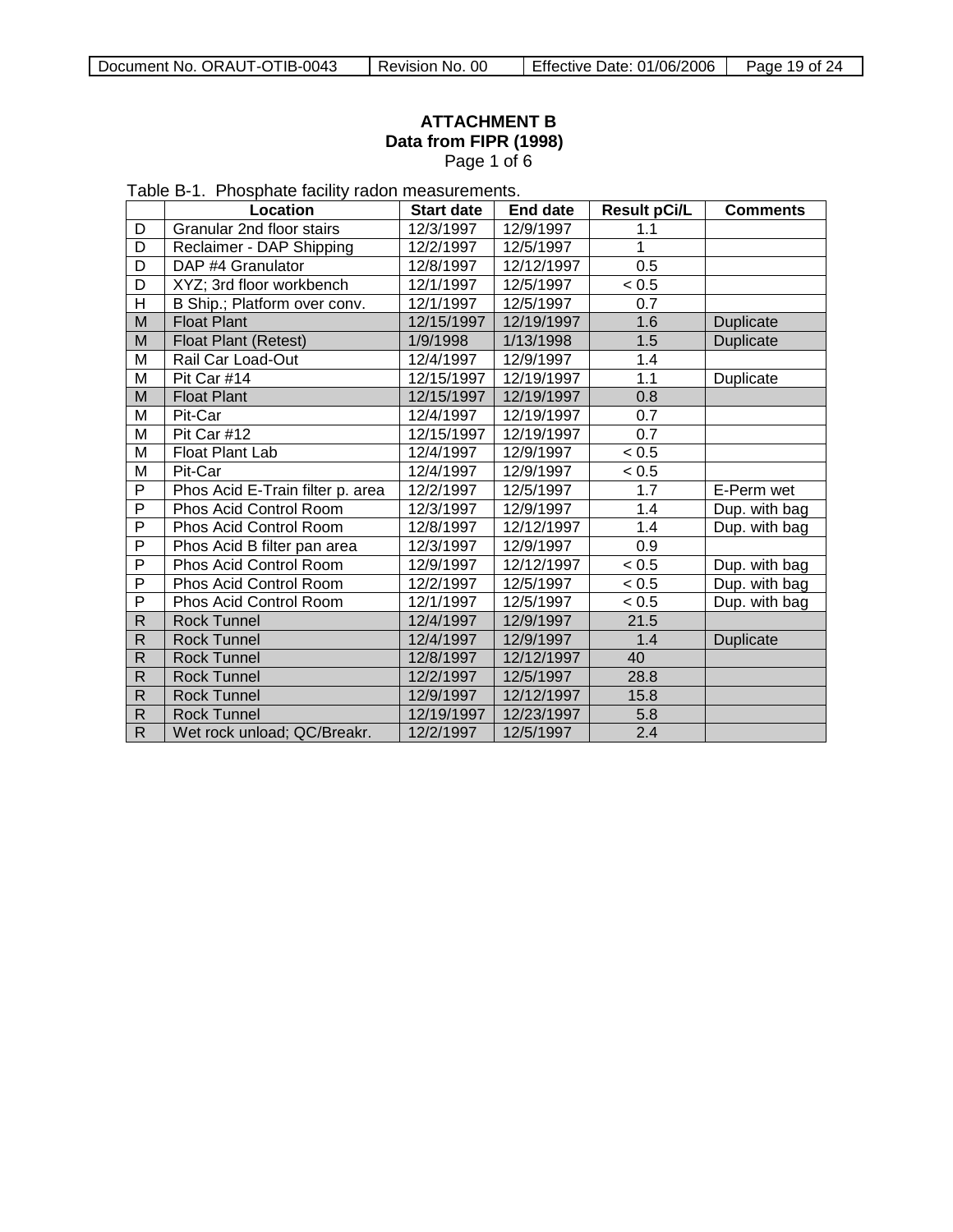## **ATTACHMENT B Data from FIPR (1998) (Continued)** Page 2 of 6

Table B-2. Annual exposure to radon progeny in wet rock loading.

| Company | No.            | Mean<br>(WLM/yr) | <b>Upper limit</b><br>(WLM/yr) | <b>Lower limit</b><br>(WLM/yr) |
|---------|----------------|------------------|--------------------------------|--------------------------------|
| R       | $\overline{2}$ | 0.0046           | 0.0054                         | 0.0037                         |
| $L-2$   | 6              | 0.84             | 1.5                            | 0.003                          |
| $L-1$   | 6              | 0.074            | 0.25                           | 0.0017                         |
| $M-N$   | 5              | 0.022            | 0.09                           | 0.00041                        |
| $M-O$   | 5              | 0.009            | 0.023                          | 0.0035                         |
| $K-1$   | $\overline{2}$ | 0.14             | 0.2                            | 0.082                          |
| $K-2E$  | 5              | 0.044            | 0.21                           | 0.0024                         |
| $K-2W$  | 6              | 0.037            | 0.2                            | 0.0017                         |
| Q       | $\mathbf{1}$   | 0.0007           | 0.0007                         | 0.0007                         |
| G       | 12             | 0.059            | 0.35                           | 0.0064                         |
| н       | 8              | 0.0028           | 0.0064                         | 0.00052                        |
| $D-2$   | 3              | 0.0041           | 0.012                          | 0.00018                        |
| $D-1$   | 3              | 0.007            | 0.018                          | 0.00015                        |
| $E-B$   | 9              | 0.062            | 0.34                           | 0.00014                        |
| E-A     | 5              | 0.017            | 0.036                          | 0.004                          |

Table B-3. Chemical plant radon readings, summary statistics 1989 to 1994.

|                    |            |                 |       | <b>Burn</b> | Liming   | Environmental | Gypsum     | Cooling   |
|--------------------|------------|-----------------|-------|-------------|----------|---------------|------------|-----------|
|                    | NE gypsum  | Auto shop       | SW of | area        | station  | monitoring    | stack flux | pond      |
|                    | stack well | <b>SE fence</b> | plant | fence       | ladder   | well          | test       | hand rail |
| Mean               | 2.43       | 2.89            | 0.35  | 1.89        | 1.9      | 2.6           | 6.52       | 2.08      |
| Standard error     | 0.45       | 0.65            | 0.08  | 0.48        | 0.49     | 0.74          | 1.01       | 0.63      |
| Median             | 0.75       | 2.12            | 0.18  | 0.4         | 0.54     | 0.75          | 4.41       | 0.91      |
| Mode               | 0          | $\Omega$        | 0     | $\Omega$    | $\Omega$ | $\Omega$      | $\Omega$   | $\Omega$  |
| Standard deviation | 4.3        | 4.87            | 0.47  | 5.23        | 5.04     | 7.43          | 4.95       | 5.18      |
| Sample variance    | 18.45      | 23.73           | 0.22  | 27.39       | 25.36    | 55.26         | 24.52      | 26.85     |
| Kurtosis           | 9.1        | 20.14           | 12.03 | 29.97       | 40.15    | 32.12         | 0.68       | 19.41     |
| <b>Skewness</b>    | 2.94       | 4.16            | 3.1   | 5.04        | 6.05     | 5.35          | 1.36       | 4.48      |
| Range              | 21.74      | 30.6            | 2.38  | 40.87       | 40.84    | 56.76         | 15.82      | 27.61     |
| Minimum            | 0          | 0               | 0     | $\Omega$    | 0        | $\Omega$      | 2.07       | $\Omega$  |
| Maximum            | 21.74      | 30.6            | 2.38  | 40.87       | 40.84    | 56.76         | 17.89      | 27.61     |
| Count              | 90         | 56              | 31    | 118         | 105      | 101           | 24         | 68        |
| CL 95%             | 0.89       | 1.28            | 0.16  | 0.94        | 0.96     | 1.45          | 1.98       | 1.23      |

Table B-4. Radon measurements summary, 1995 to 1996.

| Area                            | Mean (pCi/L) |
|---------------------------------|--------------|
| NE gypsum stack monitoring well | 9.51         |
| Auto shop                       | 2.99         |
| Environmental monitoring well   | 5.11         |
| Cooling pond hand rail          | 3.02         |
| Burn area fence                 | 1.66         |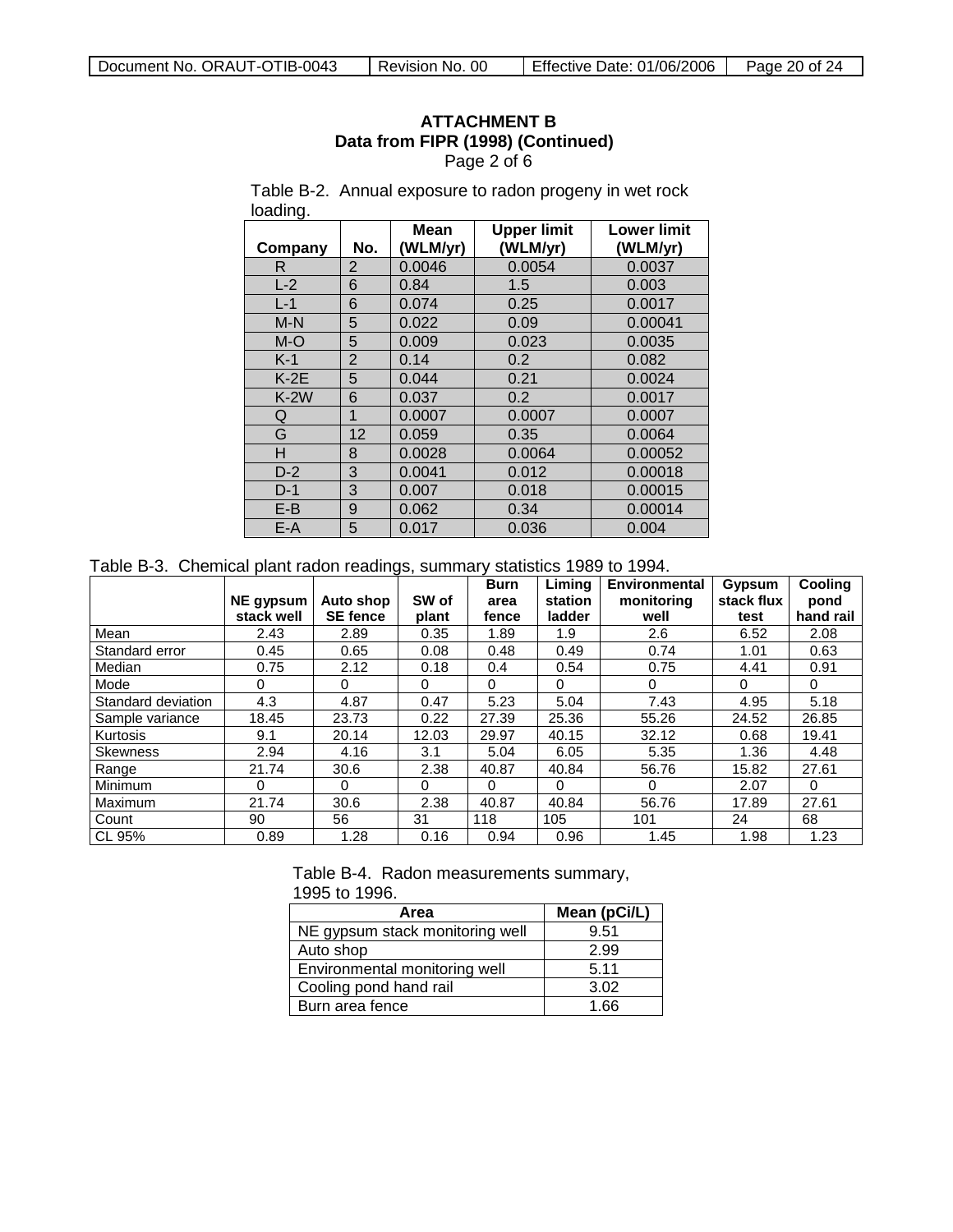# **ATTACHMENT B Data from FIPR (1998) (Continued)** Page 3 of 6

| Table B-5. Radon readings in rock tunnels, 1996. |  |  |  |  |  |  |
|--------------------------------------------------|--|--|--|--|--|--|
|--------------------------------------------------|--|--|--|--|--|--|

| <b>Start</b> | End        | µR/hr           | pCi/L  | Area          | Location     |
|--------------|------------|-----------------|--------|---------------|--------------|
| 1/5/1996     | 2/6/1996   | 6               | 8.6    | <b>Tunnel</b> | Middle       |
| 1/5/1996     | 2/6/1996   | 6               | 7.284  | Tunnel        | <b>North</b> |
| 1/5/1996     | 2/6/1996   | 6               | 6.938  | Tunnel        | South lower  |
| 1/5/1996     | 2/6/1996   | 6               | 10.121 | <b>Tunnel</b> | South upper  |
| 2/6/1996     | 3/13/1996  | 10              | 7.094  | Tunnel        | Middle       |
| 2/6/1996     | 3/13/1996  | $\overline{7}$  | 8.669  | Tunnel        | North        |
| 2/6/1996     | 3/13/1996  | 10              | 4.819  | Tunnel        | South lower  |
| 2/6/1996     | 3/13/1996  | $\overline{7}$  | 10.479 | Tunnel        | South upper  |
| 3/13/1996    | 4/19/1996  | 10              | 5.295  | Tunnel        | Middle       |
| 3/13/1996    | 4/19/1996  | $\overline{7}$  | 28.137 | Tunnel        | North        |
| 3/13/1996    | 4/19/1996  | 10              | 4.228  | Tunnel        | South lower  |
| 3/13/1996    | 4/19/1996  | $\overline{7}$  | 5.157  | Tunnel        | South upper  |
| 4/19/1996    | 5/14/1996  | 16              | 6.272  | Tunnel        | Middle       |
| 4/19/1996    | 5/14/1996  | 9               | 16.626 | Tunnel        | <b>North</b> |
| 4/19/1996    | 5/14/1996  | 14              | 3.441  | Tunnel        | South lower  |
| 4/19/1996    | 5/14/1996  | 10              | 4.621  | Tunnel        | South upper  |
| 5/14/1996    | 6/18/1996  | 16              | 3.349  | Tunnel        | Middle       |
| 5/14/1996    | 6/18/1996  | 9               | 5.574  | Tunnel        | <b>North</b> |
| 5/14/1996    | 6/18/1996  | $\overline{14}$ | 1.38   | Tunnel        | South lower  |
| 5/14/1996    | 6/18/1996  | 10              | 2.135  | Tunnel        | South upper  |
| 6/18/1996    | 7/17/1996  | 16              | 9.144  | Tunnel        | Middle       |
| 6/18/1996    | 7/17/1996  | 9               | 7.572  | Tunnel        | <b>North</b> |
| 6/18/1996    | 7/17/1996  | 14              | 0.785  | Tunnel        | South lower  |
| 6/18/1996    | 7/17/1996  | 10              | 1.563  | Tunnel        | South upper  |
| 7/17/1996    | 8/8/1996   | 16              | 3.295  | <b>Tunnel</b> | Middle       |
| 7/17/1996    | 8/8/1996   | 9               | 7.031  | <b>Tunnel</b> | <b>North</b> |
| 7/17/1996    | 8/8/1996   | $\overline{14}$ | 0.985  | Tunnel        | South lower  |
| 7/17/1996    | 8/8/1996   | 10              | 2.562  | Tunnel        | South upper  |
| 8/8/1996     | 9/23/1996  | 10              | 3.399  | Tunnel        | Middle       |
| 8/8/1996     | 9/23/1996  | $\overline{5}$  | 59.599 | Tunnel        | <b>North</b> |
| 8/8/1996     | 9/23/1996  | 10              | 1.63   | <b>Tunnel</b> | South lower  |
| 8/8/1996     | 9/23/1996  | 10              | 2.007  | <b>Tunnel</b> | South upper  |
| 9/23/1996    | 10/15/1996 | 8               | 61.33  | <b>Tunnel</b> | South upper  |
| 9/23/1996    | 10/15/1996 | 10              | 4.355  | Tunnel        | South upper  |
| 9/23/1996    | 10/15/1996 | 12              | 0.964  | Tunnel        | South upper  |
| 9/23/1996    | 10/15/1996 | 10              | 1.937  | Tunnel        | South upper  |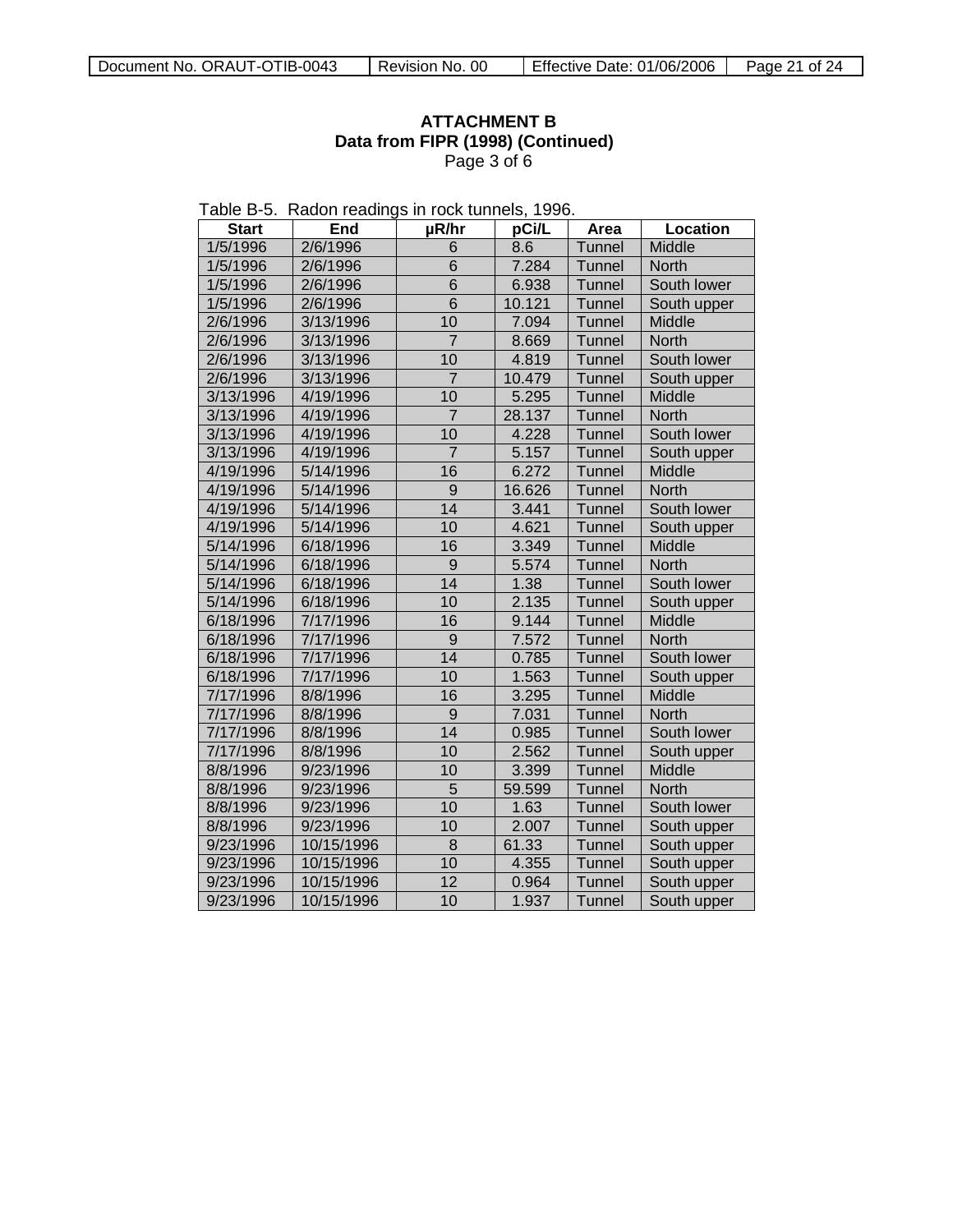# **ATTACHMENT B Data from FIPR (1998) (Continued)** Page 4 of 6

Table B-6. Radon readings in rock tunnels using e-perms, 1996.

| <b>Start</b>           | End                    | µR/hr           | pCi/L            | Chute #         |
|------------------------|------------------------|-----------------|------------------|-----------------|
| 1/10/1996              | 2/20/1996              | 50              | 9.621            | 1               |
| 1/10/1996              | 2/20/1996              | 50              | 8.723            | $\overline{1}$  |
| 1/10/1996              | 2/20/1996              | 50              | 11.229           | 10              |
| 1/10/1996              | 2/20/1996              | 50              | 16.025           | 10              |
| 1/10/1996              | 2/20/1996              | 50              | 4.535            | 20              |
| 1/10/1996              | 2/20/1996              | 50              | 6.54             | 20              |
| 2/20/1996              | 3/8/1996               | 30              | 11.41            | $\mathbf{1}$    |
| 2/20/1996              | 3/8/1996               | 30              | 8.496            | $\overline{1}$  |
| 2/20/1996              | 3/8/1996               | 40              | 10.633           | 10              |
| 2/20/1996              | 3/8/1996               | 40              | 10.908           | 10              |
| 2/20/1996              | 3/8/1996               | 50              | 4.174            | 20              |
| 2/20/1996              | 3/8/1996               | 50              | 5.584            | 20              |
| 3/8/1996               | 4/3/1996               | 40              | 9.701            | $\overline{1}$  |
| 3/8/1996               | 4/3/1996               | 40              | 7.056            | $\overline{1}$  |
| 3/8/1996               | 4/3/1996               | 35              | 15.259           | 10              |
| 3/8/1996               | 4/3/1996               | 35              | 24.598           | 10              |
| 3/8/1996               | 4/3/1996               | 50              | 9.287            | 20              |
| 3/8/1996               | 4/3/1996               | 50              | 11.199           | 20              |
| 4/3/1996               | 5/6/1996               | 35              | 9.227            | $\mathbf{1}$    |
| 4/3/1996               | 5/6/1996               | 35              | 5.051            | $\overline{1}$  |
| 4/3/1996               | 5/6/1996               | 35              | 14.144           | 10              |
| 4/3/1996               | 5/6/1996               | 35              | 17.244           | 10              |
| 4/3/1996               | 5/6/1996               | 40              | 9.999            | 20              |
| 4/3/1996               | 5/6/1996               | 40              | 18.015           | 20              |
| 5/6/1996               | 6/17/1996              | 35              | 14.591           | $\mathbf{1}$    |
| 5/6/1996               | 6/17/1996              | 35              | 5.458            | $\mathbf{1}$    |
| 5/6/1996               | 6/17/1996              | 35              | 21.567           | 10              |
| 5/6/1996               | 6/17/1996              | 35              | 30.285           | 10              |
| 5/6/1996               | 6/17/1996              | 40              | 5.083            | 20              |
| 5/6/1996               | 6/17/1996              | 40              | 16.273           | $\overline{20}$ |
| 6/17/1996              | 7/31/1996              | 40              | 28.164           | 1               |
| 6/17/1996              | 7/31/1996              | 40              | 8.853            | $\overline{1}$  |
| 6/17/1996              | 7/31/1996              | 40              | 20.975           | 10              |
| 6/17/1996              | 7/31/1996              | 40              | 63.616           | 10              |
| 6/17/1996              | 7/31/1996              | 40              | 8.59             | 20              |
| 6/17/1996              | 7/31/1996              | 40              | 9.434            | 20              |
| 7/31/1996              | 8/27/1996              | 35              | 15.978           | $\overline{1}$  |
| 7/31/1996              | 8/27/1996              | 35              | 8.39             | $\mathbf{1}$    |
| 7/31/1996              | 8/27/1996              | 35              | 29.499           | 10              |
| 7/31/1996              | 8/27/1996              | 35              | 22.962           | 10              |
| 7/31/1996              | 8/27/1996              | 40              | 6.741            | 20              |
| 7/31/1996              | 8/27/1996              | 40              | 6.983            | 20              |
| 8/27/1996              | 9/13/1996              | $\overline{35}$ | 14.949           | $\overline{1}$  |
| 8/27/1996              | 9/13/1996              | 35              | 14.686           | $\overline{1}$  |
|                        |                        |                 |                  |                 |
| 8/27/1996<br>8/27/1996 | 9/13/1996<br>9/13/1996 | 35<br>35        | 17.147<br>33.107 | 10<br>10        |
| 8/27/1996              | 9/13/1996              | 40              | 8.839            | 20              |
| 8/27/1996              | 9/13/1996              | 40              | 31.428           | 20              |
|                        |                        | 35              | 20.242           | $\mathbf{1}$    |
| 9/13/1996              | 10/8/1996<br>10/8/1996 |                 |                  | $\mathbf{1}$    |
| 9/13/1996<br>9/13/1996 | 10/8/1996              | 35<br>35        | 10.033<br>42.713 | 10              |
|                        |                        |                 |                  | 10              |
| 9/13/1996<br>9/13/1996 | 10/8/1996<br>10/8/1996 | 35<br>40        | 74.706<br>71.348 | 20              |
| 9/13/1996              | 10/8/1996              | 40              | 79.54            | 20              |
|                        |                        |                 |                  |                 |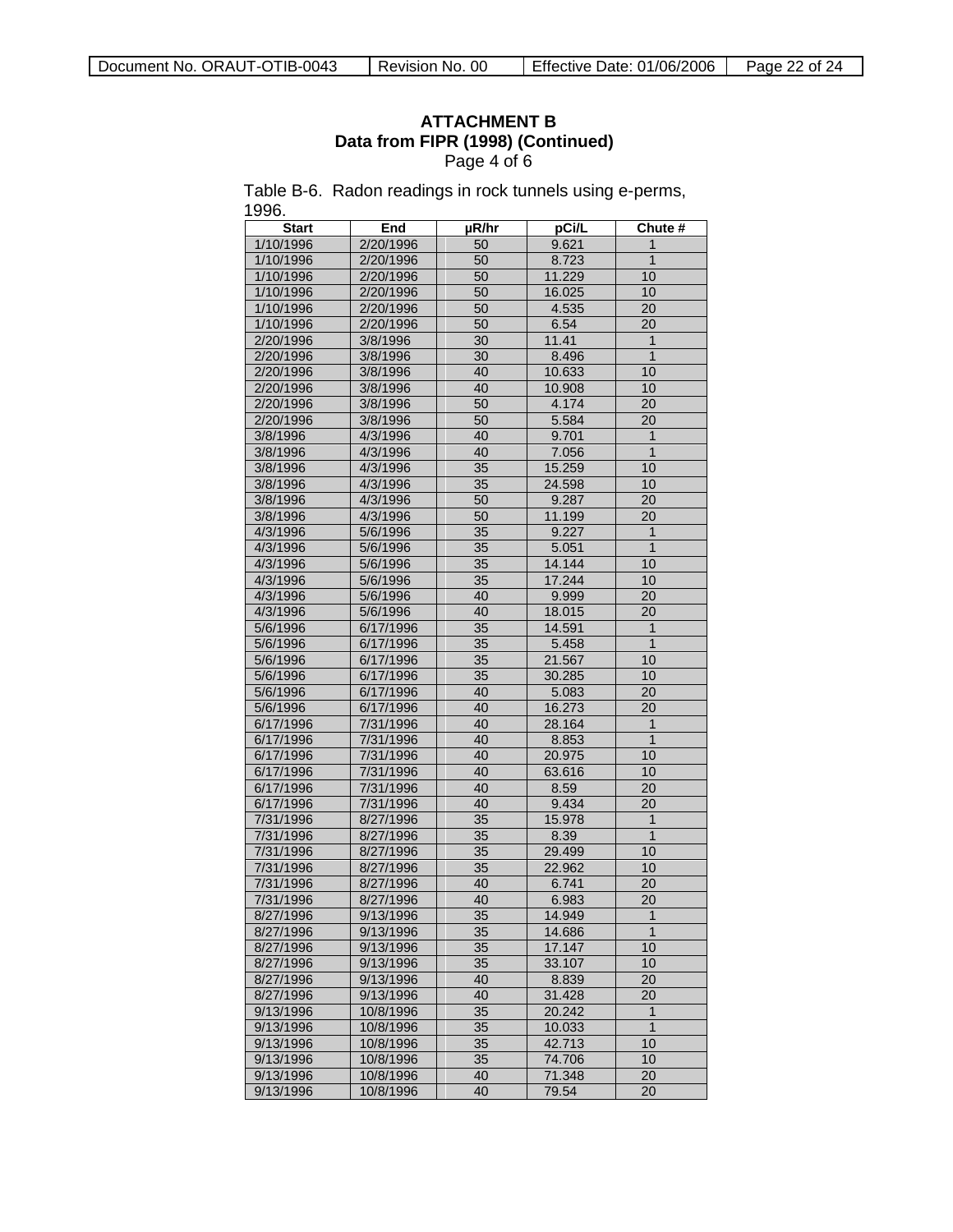| Document No. ORAUT-OTIB-0043 | Revision No. 00 | Effective Date: 01/06/2006 | Page 23 of 24 |
|------------------------------|-----------------|----------------------------|---------------|
|------------------------------|-----------------|----------------------------|---------------|

# **ATTACHMENT B Data from FIPR (1998) (Continued)** Page 5 of 6

| Table B-7. Terradex radon measurements, summary statistics 1982 to 1996. |  |
|--------------------------------------------------------------------------|--|
|--------------------------------------------------------------------------|--|

| Area                              | Mean (pCi/L) |  |
|-----------------------------------|--------------|--|
| DAP#1 Control Room                | 0.2          |  |
| MAP-DAP E. Wall Control Room      | 0.23         |  |
| Area-40 5th Floor                 | 0.27         |  |
| Auto Shop                         | 0.27         |  |
| DAP#1 Storage                     | 0.27         |  |
| Area-50 Lunch Room                | 0.28         |  |
| Area-40 Storage                   | 0.3          |  |
| DAP#1 Shipping Control Room       | 0.3          |  |
| Met Tower Upper Level (30 ft)     | 0.3          |  |
| MAP-DAP Shipping Office           | 0.34         |  |
| <b>Pilot Plant</b>                | 0.4          |  |
| H.P. Lab                          | 0.43         |  |
| Area-10 Control Rooms S.C.B.A.    | 0.52         |  |
| DAP Storage W. of Conveyor        | 0.52         |  |
| Hall                              | 0.53         |  |
| Main Office                       | 0.58         |  |
| <b>Safety Receptionist Window</b> | 0.59         |  |
| Area-20                           | 0.61         |  |
| <b>Ball Mill Electric Room</b>    | 0.61         |  |
| <b>GSTP</b>                       | 0.61         |  |
| Phos-Acid                         | 0.64         |  |
| MAP-DAP Control Room E. Wall      | 0.67         |  |
| MAP Storage N.E. Corner           | 0.71         |  |
| Met Tower Lower Level (3 ft)      | 0.71         |  |
| Area-40 Control Room              | 0.72         |  |
| Ball Mill Cont. Room S. Wall      | 0.78         |  |
| Dragline Inside Cab               | 0.86         |  |
| Dozer Inside Cab                  | 1.2          |  |
| <b>Environmental Lab</b>          | 1.4          |  |
| Background                        | 1.88         |  |
| Phosphate Council                 | 3.2          |  |
| Wet Rock Lower Level              | 6.62         |  |
| Wet Rock Lower Level              |              |  |
| Wet Rock S. Entrance              | 8.6          |  |
| Wet Rock Behind Refrigerator      | 0.98<br>1.1  |  |
|                                   |              |  |
| West Rock Tunnel Chute 30         | 5.76         |  |
| West Rock Tunnel Chute 25         | 8.95         |  |
| West Rock Tunnel Chute 20         | 10.24        |  |
| East Rock Tunnel Chute 25         | 10.94        |  |
| East Rock Tunnel Chute 30         | 11.11        |  |
| West Rock Tunnel Chute 15         | 11.89        |  |
| West Rock Tunnel Chute 1          | 12.51        |  |
| West Rock Tunnel Chute 5          | 13.07        |  |
| West Rock Tunnel Chute 10         | 14.87        |  |
| East Rock Tunnel Chute 20         | 18.24        |  |
| East Rock Tunnel Chute 10         | 19.56        |  |
| West Rock Tunnel Chute 33         | 19.96        |  |
| East Rock Tunnel Chute 1          | 23.8         |  |

| Area                      | Mean (pCi/L) |
|---------------------------|--------------|
| East Rock Tunnel Chute 15 | 25.97        |
| East Rock Tunnel Chute 5  | 26.07        |
| West Rock Tunnel Chute 27 | 32.91        |
| West Rock Tunnel Chute 16 | 40.23        |
| West Rock Tunnel Chute 21 | 43.75        |
| West Rock Tunnel Chute 8  | 47.56        |